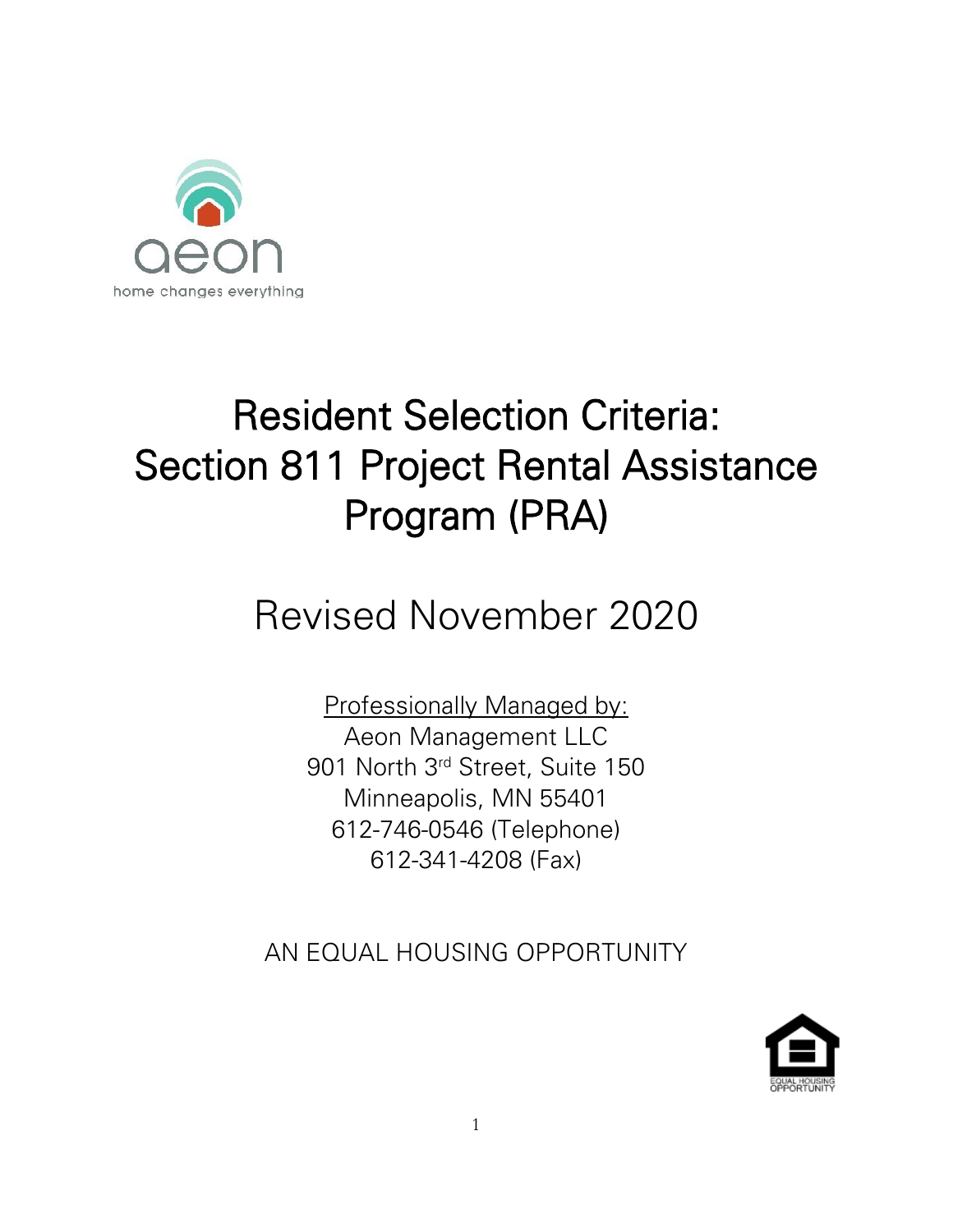| <b>Section Number</b> | Section                                                | Page           |
|-----------------------|--------------------------------------------------------|----------------|
|                       | Section 504 Equal Access Statement                     | 3              |
|                       | Fair Housing & Equal Opportunity Requirements and      | 5              |
|                       | Statements of Non-Discrimination                       |                |
| $\mathbf{I}$          | <b>Privacy Policy</b>                                  | 6              |
| Ш                     | Occupancy Standards                                    | 6              |
| IV                    | Section 811 Income Limits                              | $\overline{7}$ |
| $\vee$                | Section 811 PRA Overview & Qualifying for              | $\overline{7}$ |
|                       | Admission                                              |                |
| VI                    | Procedure for Accepting Applications & Waiting List    | 9              |
| VII                   | Screening Criteria                                     | 12             |
| VIII                  | Citizenship/Immigration Status Declaration             | 15             |
| IX                    | Social Security Number Documentation                   | 15             |
| X                     | <b>Student Status Criteria</b>                         | 16             |
| ΧI                    | Current Receipt of HUD Assistance                      | 18             |
| XII                   | Ineligible Applicants                                  | 19             |
| XIII                  | Appeals                                                | 20             |
| XIV                   | Unit Transfer Policy                                   | 21             |
| Exhibit A             | Reasonable Accommodation-Modification Policy           | 22             |
| Exhibit B             | House Rules/Tenant Handbook                            | 22             |
| Exhibit C             | Live-in Aide                                           | 23             |
| Exhibit D             | Move-in Procedures                                     | 23             |
| Exhibit E             | Violence Against Women Act Policy                      | 24             |
| Exhibit F             | Annual Recertification, Interim Recertification,       | 25             |
|                       | Termination of Assistance/Initial Certification Policy |                |
| Exhibit G             | Definitions                                            | 26             |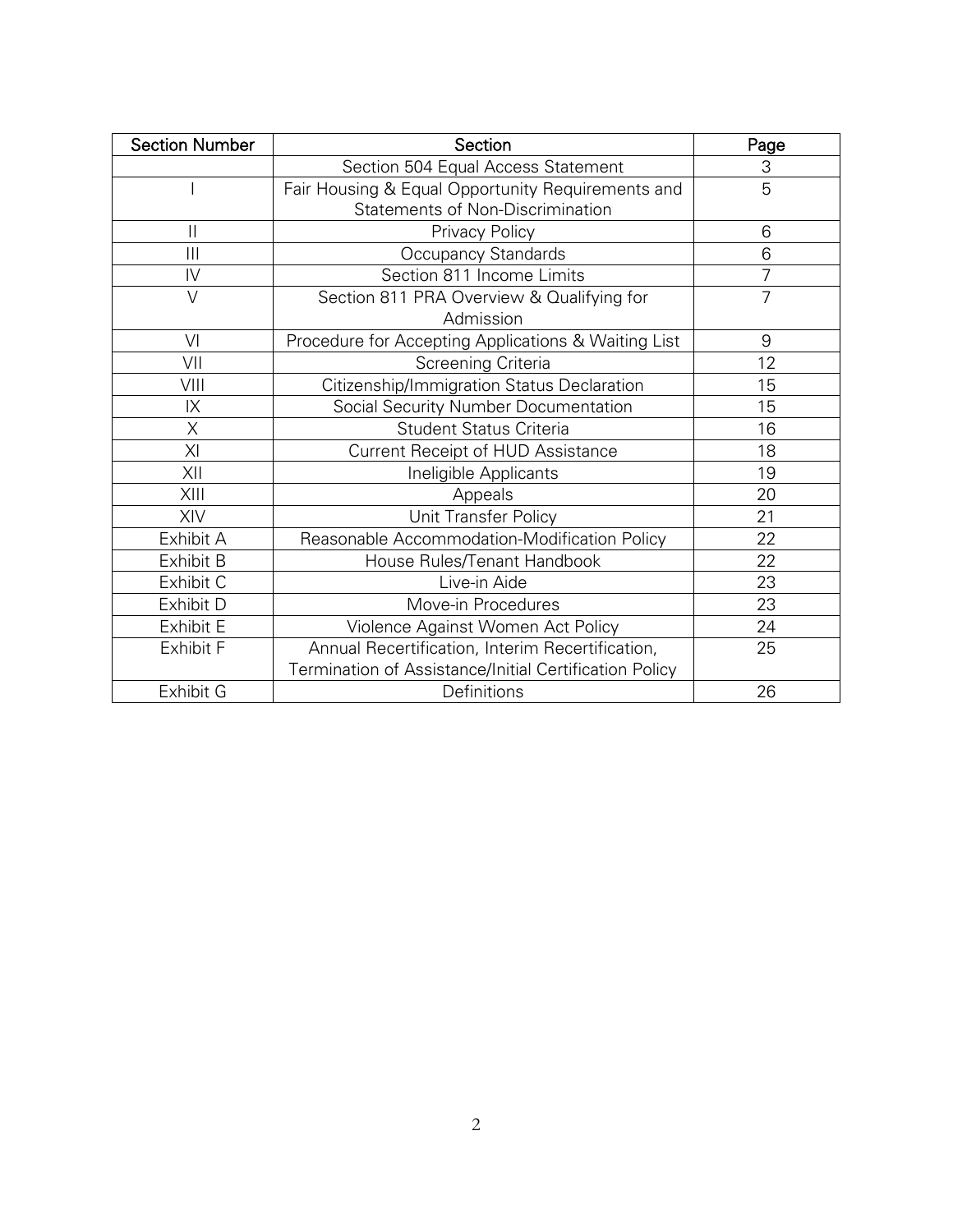# Section 504 Equal Access Statement

For mobility impaired persons: This document is kept at 901 North 3<sup>rd</sup> Street, Suite 150, Minneapolis, MN 55401. This document may be examined from Monday through Friday between the hours of 9 AM and 5 PM. You must phone in to make arrangements to examine this document. Please call 612-341-3148.

For hearing impaired persons: Aeon Management LLC will provide assistance to hearing impaired persons in reviewing this document. Assistance may include provision of a qualified interpreter at a time convenient to both the person providing assistance and the individual with disabilities. You may dial 7-1-1 and be connected to Minnesota Relay. Once connected to the relay service, tell the CA the type of relay call you wish to make (i.e. TTY, HCO, VCO, STS, Spanish, etc.).

For vision impaired persons: Aeon Management LLC will provide a staff person to assist a vision-impaired person in reviewing this document. Assistance may include: describing the contents of the document, reading the document or sections of the document or providing such other assistance, as may be needed to permit the contents of the document to be communicated to the person with vision impairments.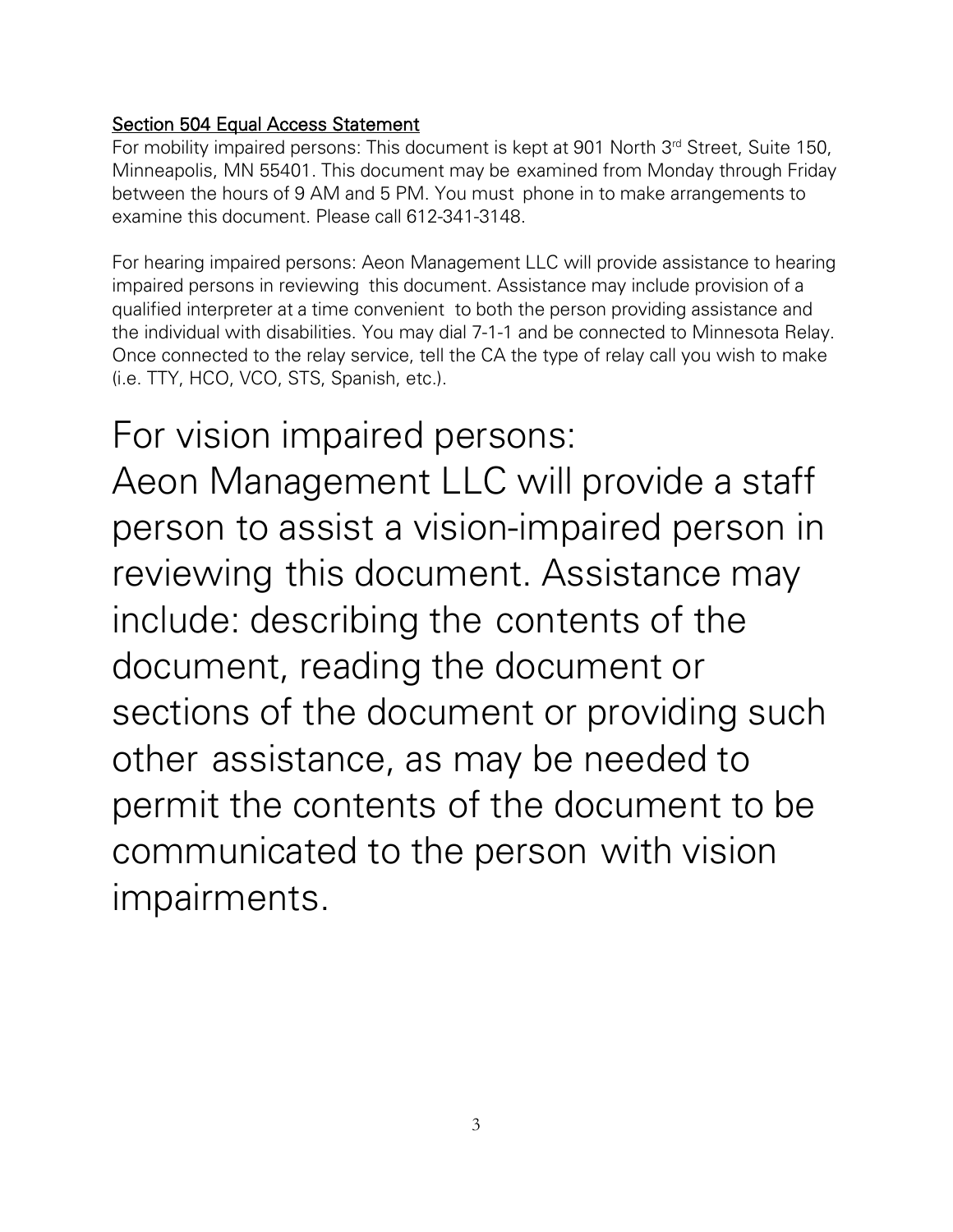Assistance to ensure equal access to this document will be available in alternate formats and provided in a confidential manner and setting. An individual with disabilities is responsible for providing his/her own transportation to and from the location where this document is kept by advocacy groups, social workers, family members or personal friends. The applicant should inform Aeon Management LLC if additional assistance is needed to complete forms or understanding program requirements, procedures, house rules, etc. Assistance may be provided by advocacy groups, social workers, family members or personal friends. If an individual with disabilities is involved, all hearings or meetings required by this document will be conducted at an accessible location with appropriate assistance provided. Aeon Management does not discriminate on the basis of disability status in the admission or access to, or treatment or employment in, its federally assisted programs and activities.

The person named below has been designated to coordinate the compliance with the nondiscrimination requirements contained in the Department of Housing and Urban Development's regulations implementing Section 504 (24 CFR, part 8 dated June 2, 1988).

Executive Vice President of Property Operations Aeon Management LLC 901 North 3rd Street, Suite 150 Minneapolis, MN 55401 Phone: 612-341-3148

If you are disabled and would like to request a reasonable accommodation or if you have difficulty understanding English, please request our assistance and we will ensure you are provided with meaningful access based on your individual needs.

Haddii aad tahay qof naafo ah oo aad dooneyso in aad codsato in si gaar ah laguu qaabbilo ama haddii aad dhib ku qabto in aad fahamto afka Ingiriiska, fadlan na weydiiso caawimaad si aan kuugu xaqiijinno in aad si hufan u hesho waxyaabaha shakhsi ahaan gaarka kuu ah ee aad u baahan tahay.

Si usted está discapacitado y quisiera solicitar acomodación razonable o si tiene dificultad para entender inglés, por favor solicite nuestro servicio y nosotros nos aseguraremos de proveerle un acceso significativo basado en sus necesidades individuales.

Если вы инвалид и хотите подать запрос о дополнительных услугах или если у вас есть трудности с пониманием английского языка, пожалуйста просите нас о помощи, и мы предоставим вам полноценные услуги, основанные на ваших индивидуальных потребностях.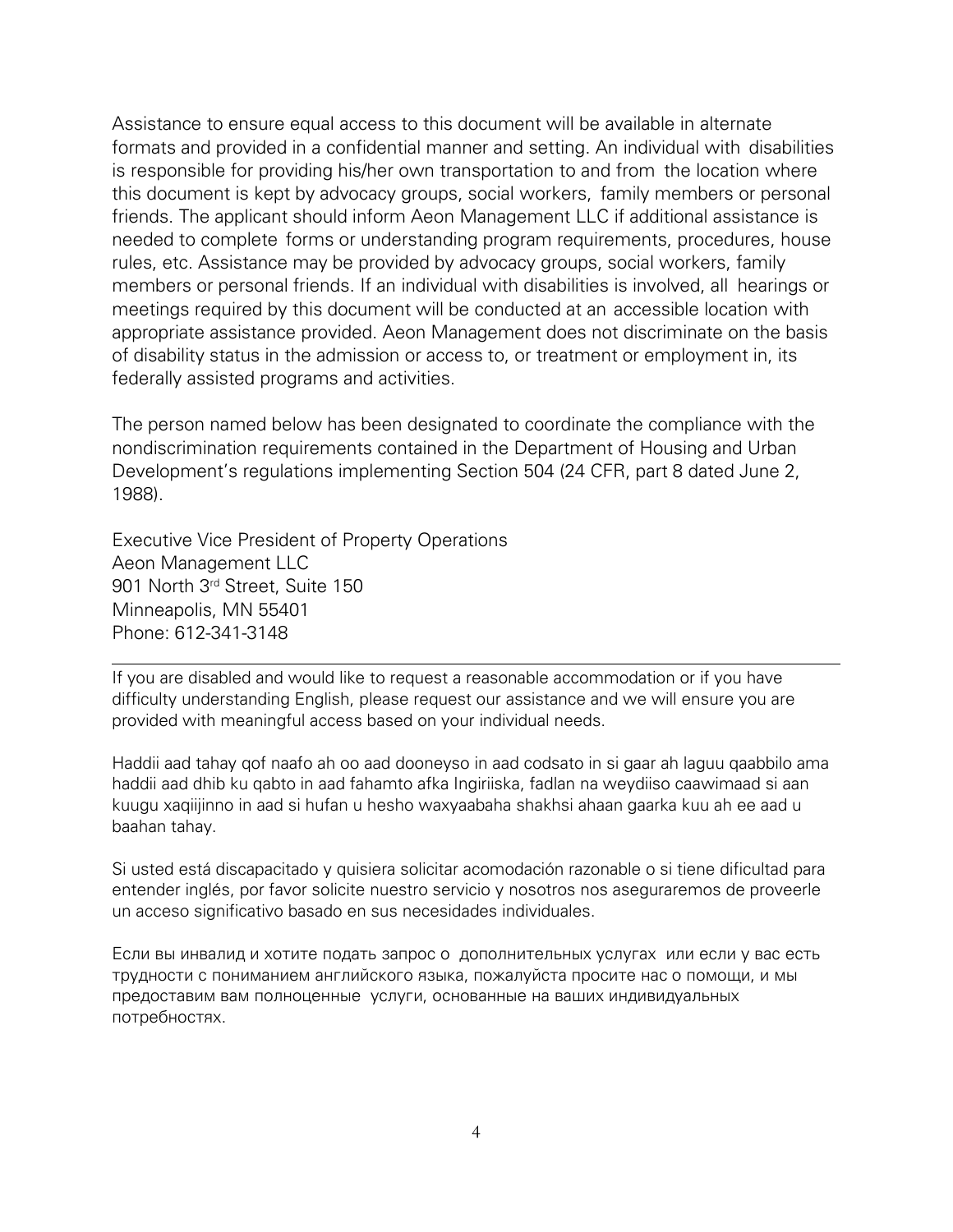I.

# Fair Housing and Equal Opportunity Requirements and Statements of Non-Discrimination

It is the policy of Aeon Management LLC to comply fully with Title Vl of the Civil Rights Act of 1964, The Federal Fair Housing Act, Executive Order 11063, Section 504 of the Rehabilitation Act of 1973, the Age Discrimination Act of 1975, Title ll of the Americans with Disabilities Act, the Minnesota Human Rights Act, and any legislation protecting the individual rights of residents, applicants or staff which may subsequently be enacted.

Under Federal Law, it is illegal to discriminate against any person or group of persons because of race, color, religion, sex, disability, familial status or national origin.

The Minnesota Human Rights Act prohibits discrimination because of race, color, creed, religion, national origin, sex, age, disability, and marital status, status with regard to public assistance, sexual orientation, or familial status. In addition, owners must comply with local fair housing and civil rights laws.

Aeon Management will not:

- Deny to any family the opportunity to apply for housing, nor deny to any eligible applicant the opportunity to lease housing suitable to its needs;
- Subject a person to segregation or unequal or different treatment;
- Provide housing to one applicant that is different from that provided to others;
- Restrict a person's access to any benefit enjoyed by others in connection with the housing program;
- Treat a person differently in determining eligibility or other requirements for admission;
- Deny a person access to the same level of services; or
- Deny a person the opportunity to participate in any planning or advisory group which is an integral part of the housing program.

Aeon Management LLC will not automatically deny admission to a particular group or category of otherwise eligible applicants, i.e., single head of households with children, elderly pet owners, or families whose head or spouse is a student. Each applicant in a particular group or category will be treated on an individual basis in the normal processing routine.

In accordance with Section 504, Aeon Management LLC will seek to identify and eliminate, when and where possible, situations or procedures, which create a barrier to equal housing opportunity for all.

Aeon Management LLC will attempt to make, where feasible, physical or procedural changes to permit individuals with disabilities to have full advantage of the housing program. Such accommodations may include changes in the method of administering policies, procedures, or services.

In addition, Aeon Management LLC may, if feasible, perform structural modifications to housing and non-housing facilities where such modifications would be necessary to afford full access to the housing program for qualified individuals with disabilities.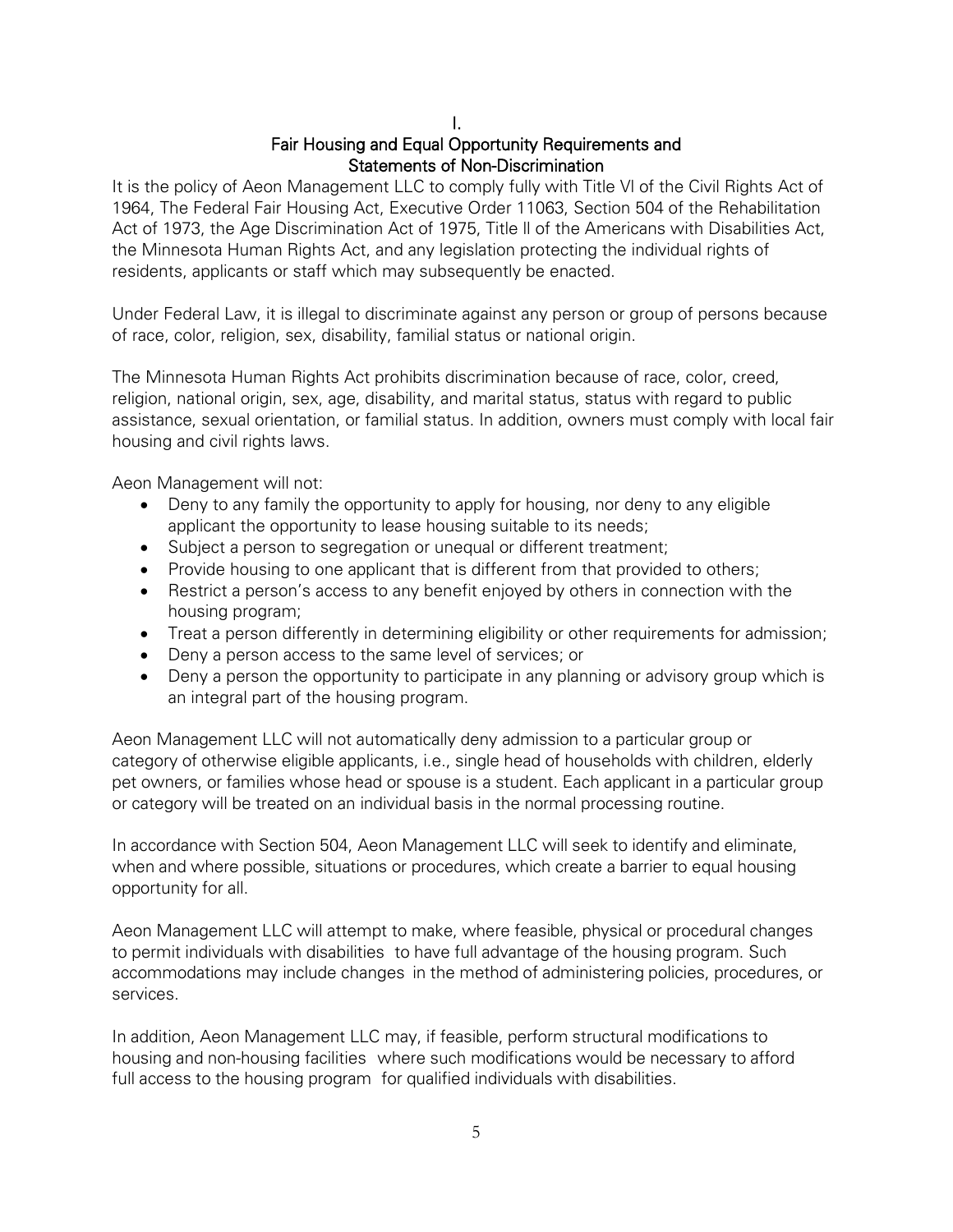In reaching a reasonable accommodation with, or performing structural modifications for, otherwise qualified individuals with disabilities, Aeon Management LLC is not required to:

- Make structural alterations that require the removal or altering of a load-bearing structural member;
- Provide an elevator in any multi-family housing development solely for the purpose of locating accessible units above or below the grade level;
- Provide support services that are not already part of its housing programs;
- Take any action that would result in a fundamental alteration in the nature of the program or service; or
- Take any action that would result in an undue financial and administrative burden on Aeon Management LLC.

See Exhibit A of this document for further details on this policy.

#### II. Privacy Policy

It is the policy of Aeon Management LLC to protect the privacy of individuals covered by the Federal Privacy Act of 1974, and to ensure the protection of such individuals and verification records maintained by the property.

This information may be released to appropriate federal, state and local agencies, when relevant, and to civil, criminal or regulatory investigators and prosecutors. However, the information will not be otherwise disclosed or released unless the individual gives written authorization to do so.

This privacy policy in no way limits Aeon Management LLC ability to collect such information as it may need to determine eligibility, compute rent, or determine an applicant's suitability for tenancy.

Consistent with the intent of Section 504 of the Rehabilitation Act of 1973, any information obtained on a disability will be treated in a confidential manner.

#### III. Occupancy Standards

A unit is assigned to an applicant family based on their family size and composition. To prevent overcrowding, the following minimum standards for occupancy will apply:

| Bedroom Size   | Minimum Person(s) | Maximum Person(s) |
|----------------|-------------------|-------------------|
| O Bedroom Unit |                   |                   |
| 1 Bedroom Unit |                   |                   |
| 2 Bedroom Unit |                   |                   |

- one household in each dwelling unit
- residents in a dwelling unit must live together as a family unit, meaning sharing financial resources for the benefit of the family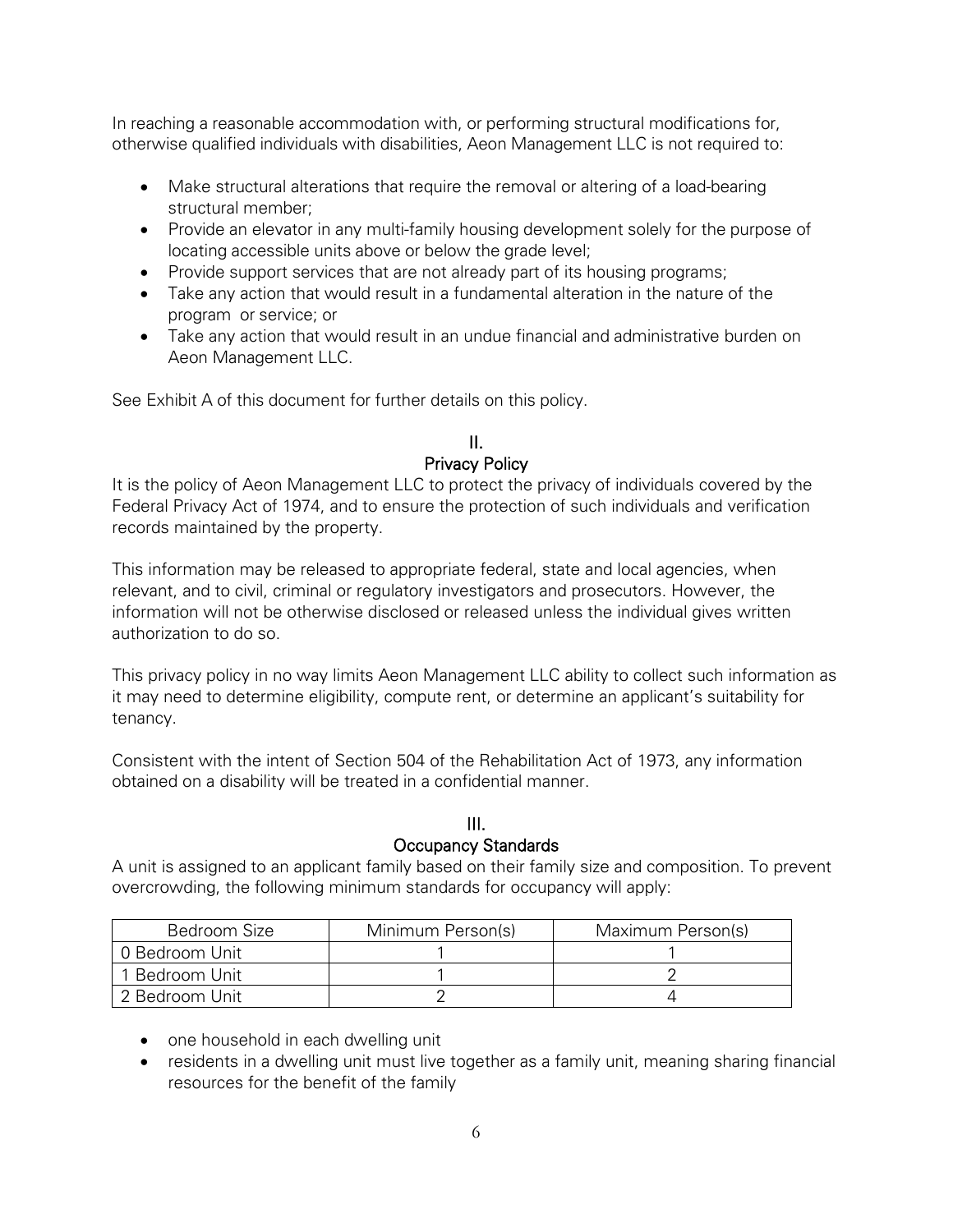• when adding residents to the household, they need to income qualify and meet the occupancy standards

Aeon Management LLC must comply with all reasonable state and local health and safety restrictions regarding the maximum number of persons permitted to occupy a unit.

Aeon Management LLC may assign a larger unit to applicants if:

- 1. The family provides medical verification that a larger unit is required; or
- 2. The family requests a reasonable accommodation and the need is verified; or
- 3. No eligible family requiring the larger unit will be available to occupy the unit within 60 days, the development contains the correct unit size for the family, and the family agrees to move to the correct size unit, at its own expense, when an appropriate unit becomes available.

Aeon Management LLC must assign a smaller size for applicants' unit, when one becomes available, if a household's size changes such that it is below the minimum required persons for the unit it current occupies.

# IV.

#### Section 811 Income Limits

HUD establishes income limits and revises them annually to ensure that federal rental assistance is provided only to low-income families. Income limits are based on family size and the annual income the family receives. Aeon Management will determine income eligibility prior to approving any applicant for tenancy. Applicants must have an income that is not greater than the maximum income limits established by HUD, and as published annually in the Federal Register.

For the Section 811 program, a family's annual income, at the time of admission, may not exceed the extremely-low income limits (30% area median income, or AMI) established by HUD for the current year.

# V.

# Section 811 PRA Program Overview & Qualifying for Admission

The purpose of the Section 811 Project Rental Assistance (PRA) program, as authorized under the Frank Melville Supportive Housing Investment Act of 2010, is to provide extremely lowincome persons with disabilities and extremely low-income households with at least one person with a disability, with decent, safe and sanitary rental housing through the use of rental assistance payments to owners. Section 811 PRA guidelines are applicable only to the assisted units. Grantee and owners must comply with these guidelines without modification, unless approved by HUD.

This Tenant Selection Plan describes the procedures used by the Minnesota Department of Human Services (DHS), in collaboration with Minnesota Housing, to identify target populations, to provide outreach and referral information, to maintain the waiting list and to provide guidance on tenant selection plans for HUD's Section 811 PRA.

Individual owners/agents must follow HUD program guidelines and will maintain their own tenant selection procedures and site specific occupancy policies. Owners, however, must give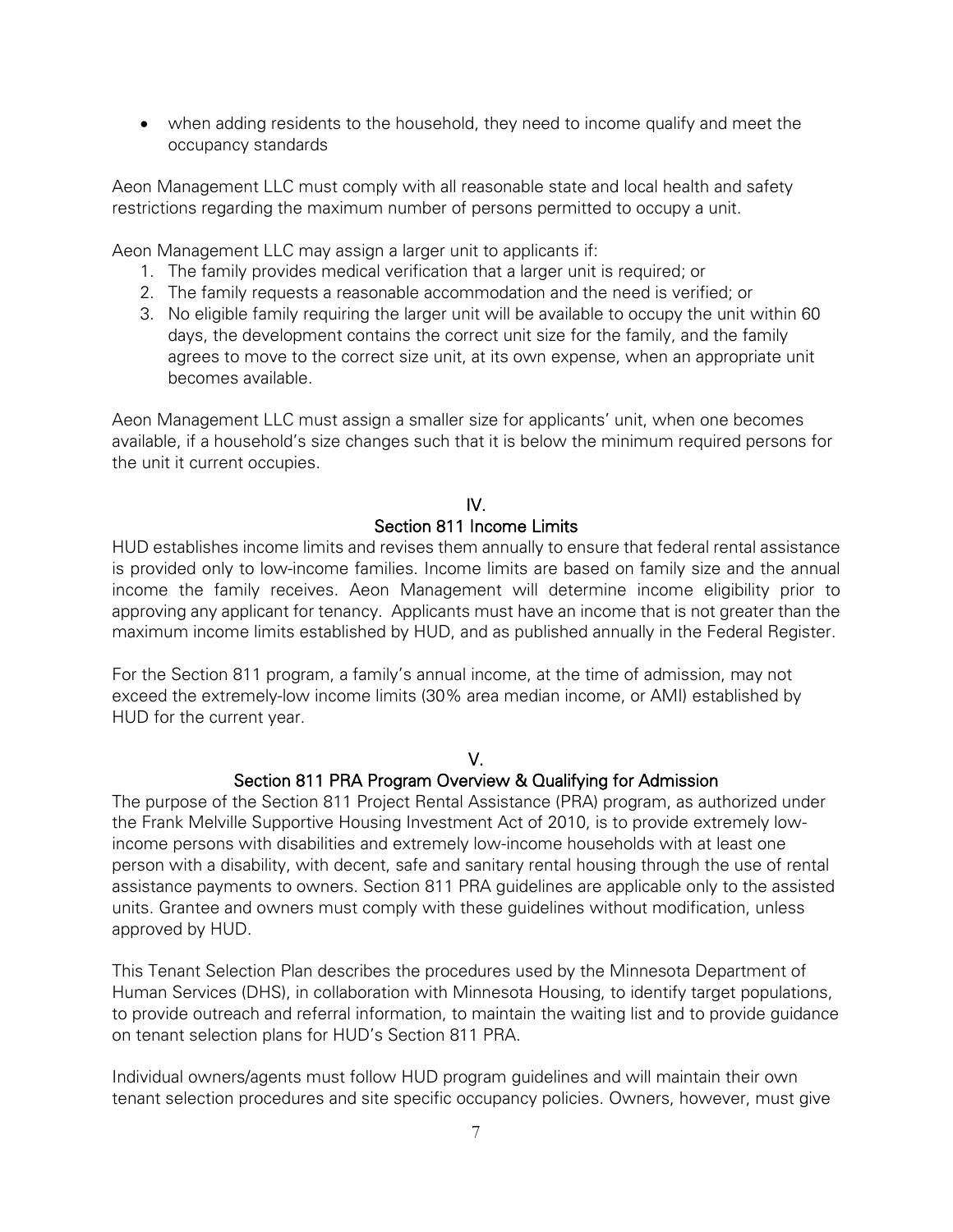priority to Section 811 PRA applicants referred by the DHS Housing Coordinator until all PRA units are utilized.

The procedures described in this plan do not supplant the owner occupancy policies; however, owners must follow the Department of Human Services (DHS) referral process and other procedures as described in this plan.

## **Project Eligibility Requirements**

- 1. Households eligible for Section 811 project based rental assistance (PRA) include single adults and families. Households must meet each of the following three criteria:
	- a. The household must include at least one adult with a disability who is at least 18 but less than 62 years of age at the time of admissions, AND
	- b. The household must include at least one adult with a disability who is eligible for community-based, long-term services funded through Medicaid or state funding sources including Medicaid Home and Community Based Services, Adult Mental Health Services, Moving Home Minnesota demonstration services, and Minnesota's Long Term Homeless Supportive Services, AND
	- c. The household income cannot exceed the Extremely-Low Income (ELI) limit established by HUD and published annually (see section 2 of this document).

### Target Population

The PRA program will target persons who are experiencing long-term homelessness and enrolled in Minnesota's Projects for Assistance in Transition from Homelessness (PATH) outreach program OR exiting an institutional setting after a long-term stay of 90 days or more and enrolled in Moving Home Minnesota, also known as Money Follows the Person (MFP) demonstration program *OR* households having a member 18 years of age or older in one of the target populations are also eligible.

- 1. Persons eligible for PATH include those who are suffering from serious mental illness, and meet the definition of long-term homeless OR those who are suffering from serious mental illness with or without co-occurring substance abuse and meet the definition of long-term homeless. PATH eligibility determinations are made by the PATH outreach workers and not MN Housing.
- 2. Persons eligible for Moving Home Minnesota must be living in a qualified institution for at least 90 consecutive days, excluding days covered by Medicare. Qualified institutions include:
	- a. Intermediate care facilities for individuals with developmental disabilities
	- b. Nursing facilities
	- c. Hospitals, including community behavioral health hospitals
	- d. Institutions for Mental Disease (IMD), to the extent Medical Assistance pays for the stay (Medical Assistance typically pays if the person is under 21 years or 65 years plus)
	- e. Child and adolescent behavioral health services facility in Willmar (CABHS) Moving Home Minnesota program eligibility determinations are made by the Moving Home Minnesota Transition Coordinator and not MN Housing.

#### Ineligible Households

The following households are excluded from the PRA program: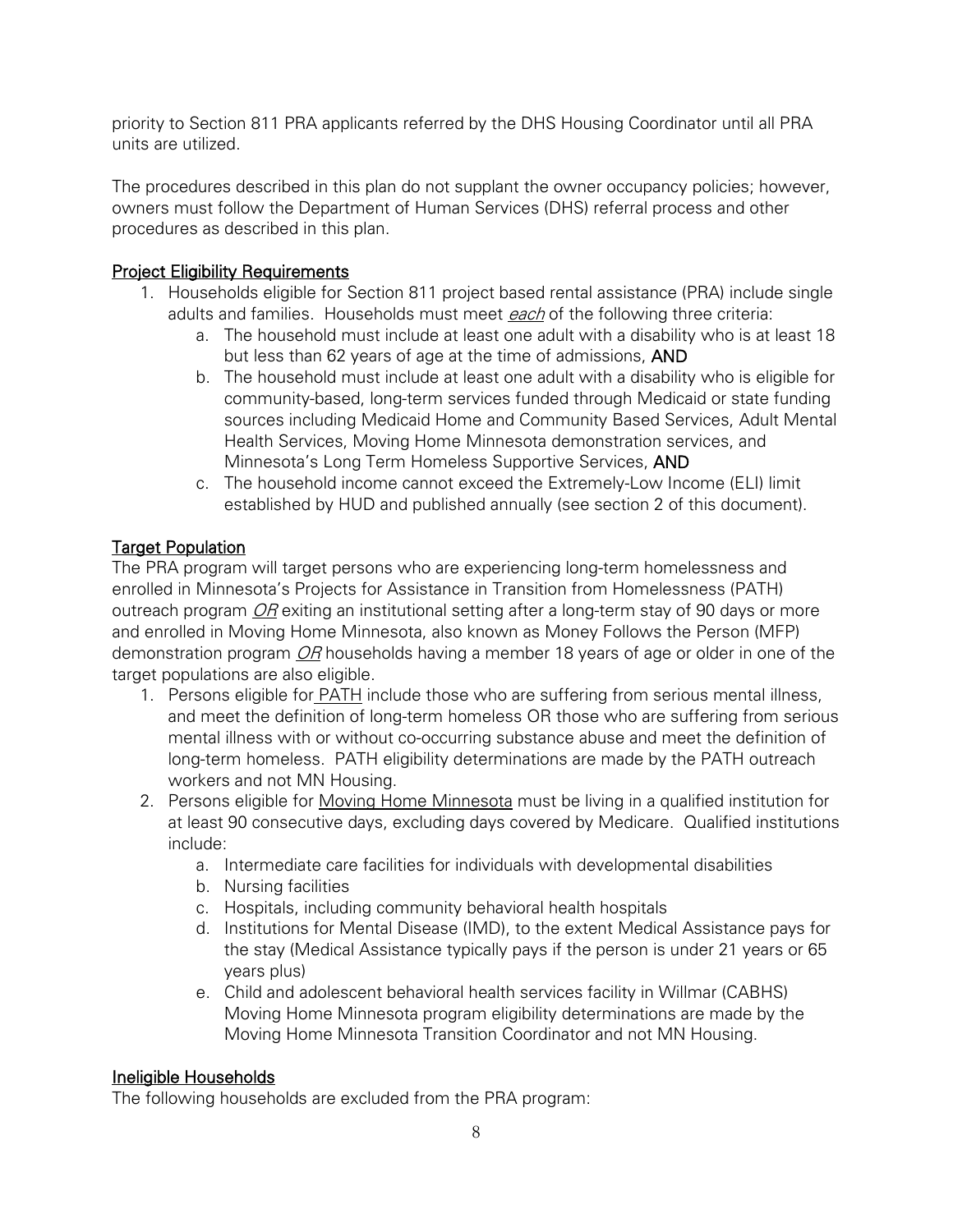- 1. Any household containing a member(s) who was evicted in the last three years from federally assisted housing for drug-related activity, with the following exceptions:
	- The evicted household member has successfully completed an approved, supervised drug rehabilitation program.
	- The circumstances leading to the eviction no longer exist (e.g., the household member no longer resides with the applicant household.
- 2. A household containing a member(s) who is currently engaged in illegal use of drugs or for which the owner has reasonable cause to believe that a member's illegal use or pattern of illegal use of a drug may interfere with the health, safety, and right to peaceful enjoyment of the property by other residents.
- 3. Any household member who is subject to a State sex offender lifetime registration requirement.
- 4. Any household member if there is reasonable cause to believe that member's behavior, from abuse of pattern of abuse of alcohol, may interfere with the health, safety, and right to peaceful enjoyment by other residents.

Applicants must disclose Social Security Numbers (SSN) for all family members and provide proof of the numbers reported. See Section IX.

# VI.

# Procedure for Accepting Applications & Waiting List

Referrals for the program must come directly to the DHS Housing Coordinator from one of the following referral sources:

- 1. Path Outreach Workers
- 2. Moving Home Minnesota Transition Coordinator
- 3. County Social Services worker, for persons experiencing long-term homelessness and serious mental health issues with or without substance abuse and who have no PATH provider available in their country

# Referral Process

- 1. Upon identification of a potential PRA participant, the referring worker must complete and submit to the DHS Housing Coordinator a PRA pre-application, and an Informed Consent form. PATH outreach workers must also verify that the applicant meets the criteria of experiencing Long Term Homelessness. The referring worker must also complete and submit proof of disability for persons not receiving any form of disability income. The PRA pre-application and the Informed Consent form must be sent by secure email or fax. The other forms may be sent by secure email, fax or mail locations.
- 2. Upon receiving the referral, the DHS Housing Coordinator will review the referral materials and contact the referring worker within five business days with any requests for additional information.
- 3. The DHS Housing Coordinator will determine if basic eligibility criteria has been met. The DHS Housing Coordinator will screen the applicant for drug abuse and other criminal activity on the Dru Sjodin National Sex Offender Database and the Minnesota Courts Website. The DHS Housing Coordinator will notify the referring worker within three business days of receiving all referral materials about the applicant's eligibility for the PRA program.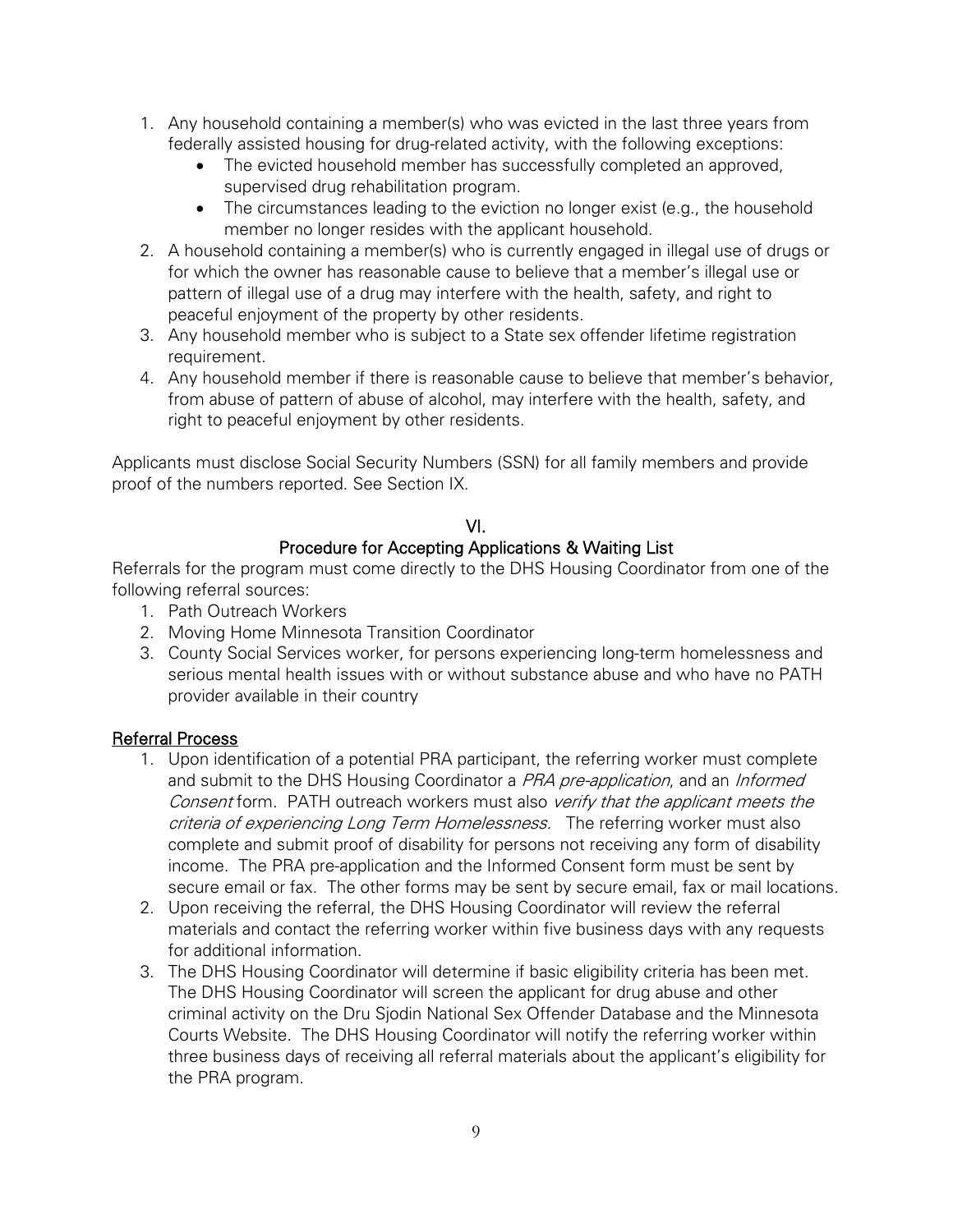- 4. Aeon Management will screen the applicants using the Existing Tenant Search within EIV to determine if the applicant or any members of the applicant's household are being assisted under a HUD rental assistance program at another location.
- 5. Applicant must meet the following criteria, in addition to any other criteria listed in this Resident Selection Criteria.
	- a. Living History. Note: A lack of living history is viewed as neutral; applicants can begin establishing their living history with Aeon.
		- i. Applicants will be denied if they owe money to previous landlords and/or utility companies;
		- ii. Applicants will be denied if they have evictions/UDs within the past two years from the application date;
		- iii. Applicants with negative rental history (not including evictions/UDs) within the past two years may be accepted with Portfolio Director approval.
	- b. Background History
		- i. Any applicant who has a current or past relationship with Aeon (for example, resident, guest, vendor, employee, etc) will have their history with Aeon reviewed and considered as part of the application process.
		- ii. Applicants must show a willingness to sign a one-year lease.
	- c. Criminal History. See the chart on page 12 of the Selection Criteria document for a detailed list of criminal criteria
- 6. The DHS Housing Coordinator will place the applicant and location preferences on the waiting list. Electronic verification of each application's date and time of submission will be maintained in the applicant's file.
- 7. The DHS Housing Coordinator will review available PRA units (if any) and determine if any units match the location preferences of the applicant

# Unit Available

- 1. When a unit becomes available, the DHS Housing Coordinator will select the next two applicants on the waiting list for that area.
	- a. If the unit is handicapped accessible, the DHS Housing Coordinator will select the next applicant for that area that has identified a need for a handicapped accessible unit.
	- b. The DHS Housing Coordinator will select applicants on an alternating basis between Moving Home Minnesota participants and PATH participants during the ramp up phase of the first 85 units.
	- c. If there are no Moving Home Minnesota or PATH participants on the waiting list for a site location, and a unit becomes available at that location, the DHS Housing Coordinator will offer that unit to applicants experiencing long-term homelessness and serious mental health issues or serious mental health issues with substance abuse and who have no PATH outreach program available in their county.
- 2. The DHS Housing Coordinator will notify the referring worker to verify that applicant is still interested and has maintained eligibility for PRA and to inform the referring worker to contact the Aeon Management Site Manager for a housing application. The DHS Housing Coordinator will also ensure that the referring worker has developed a written plan to mitigate concerns about poor rental history and/or criminal history.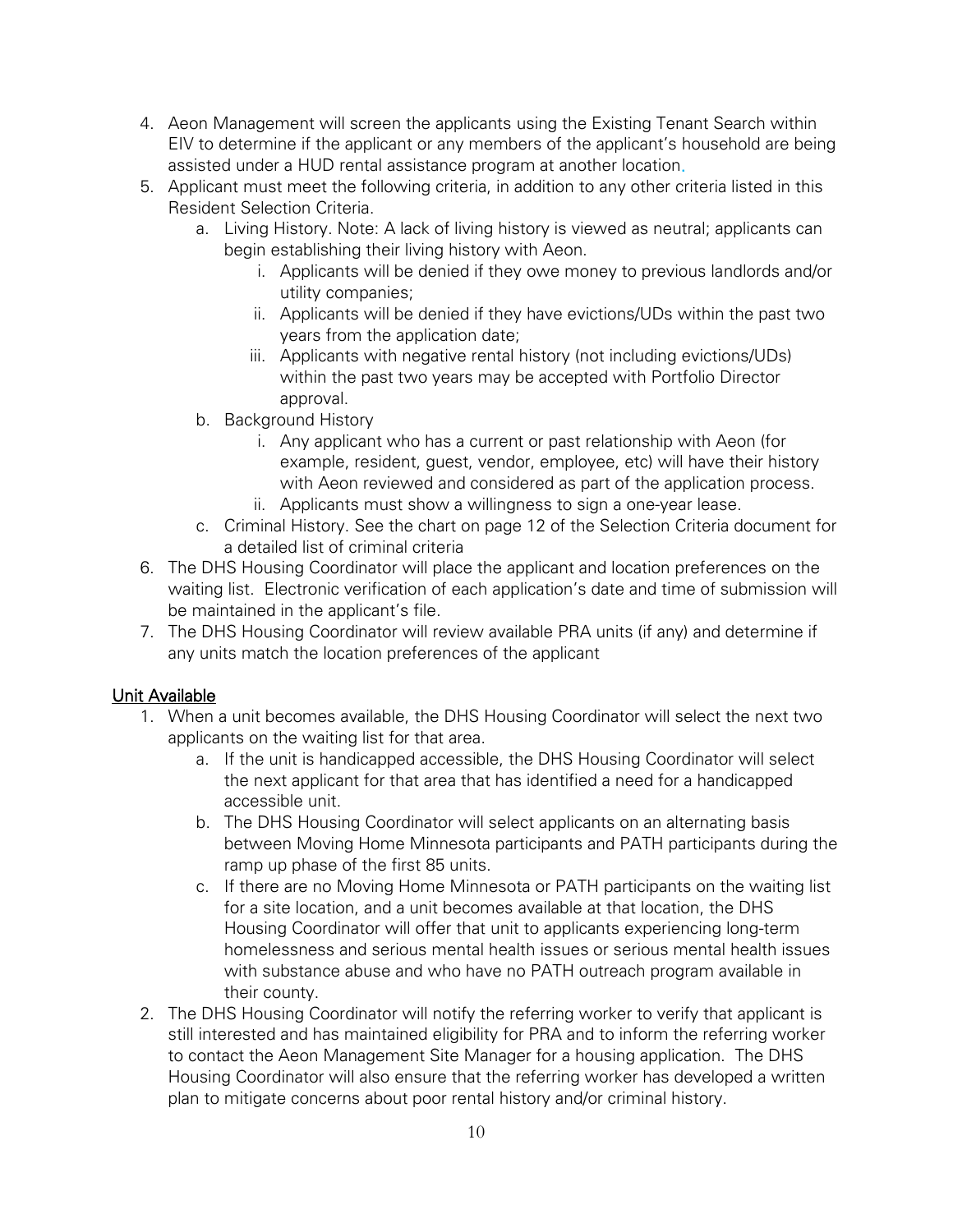- 3. The referring worker will arrange for the applicant to tour the unit, if the applicant wishes to do so.
- 4. If the applicant accepts the offer:
	- a. The referring worker will contact the Aeon Management Site Manager within 5 days of notification of the unit offer to start the application process, and will assist the applicant with completing the full application and verification process. If for any reason the unit/property is not an appropriate match for the applicant, or if the application to the unit is denied, the applicant will be able to maintain their position on the PRA waiting list (provided they maintain eligibility for PRA).
	- b. If unforeseen circumstances prevent the applicant from completing the application in a timely manner, the DHS Housing Coordinator will work with Aeon Management and referring worker to try to extend the offer timeline.
	- c. The referring worker will coordinate a tour of the apartment for the applicant.
- 5. If the applicant declines the offer:
	- a. The DHS Housing Coordinator will document the offer, and will keep the applicant on the waiting list for the next preferred unit to become available.
	- b. The DHS Housing Coordinator will verify with the referring worker that the applicant's location preferences are correct.
- 6. If the applicant declines 3 offers for reasons other than the applicant not being ready to move, the unit does meet the applicant's accessibility needs or does not meet the applicant's location preference the DHS Housing Coordinator will notify referring worker and will remove the applicant from the waiting list.
- 7. If all applicants deny available units based on location preferences, the Housing Coordinator will offer units from the waiting list to other applicants based on date of application and not location preference. Rejection of these offers will not be considered formal denial of a unit.

# Procedure for Rejecting Ineligible Applicants

- 1. Applicants who are deemed ineligible will be notified in writing of the reason of the denial.
	- a. Applicants will be notified of their denial by first-class US Mail unless otherwise requested by the applicant or their respective social services worker.
	- b. Social services workers shall receive a copy of the denial letter.
- 2. The applicant has 14 days from the date of the denial to respond in writing to appeal the denial or request a meeting to discuss the denial. Applicant must follow Appeal Procedure described in this Criteria.
- 3. The applicant may request a reasonable accommodation to enable the applicant equal opportunity.
- 4. If Aeon proposes to deny an applicant housing based on a criminal background check which indicates the applicant provided false information on the application, Aeon will notify the applicant of the proposed denial. The applicant will have ten days to dispute the accuracy and/or relevance of the information. If the applicant does not respond to the proposed denial prior to the expiration of the ten-day period, the denial letter will be sent in the normal manner.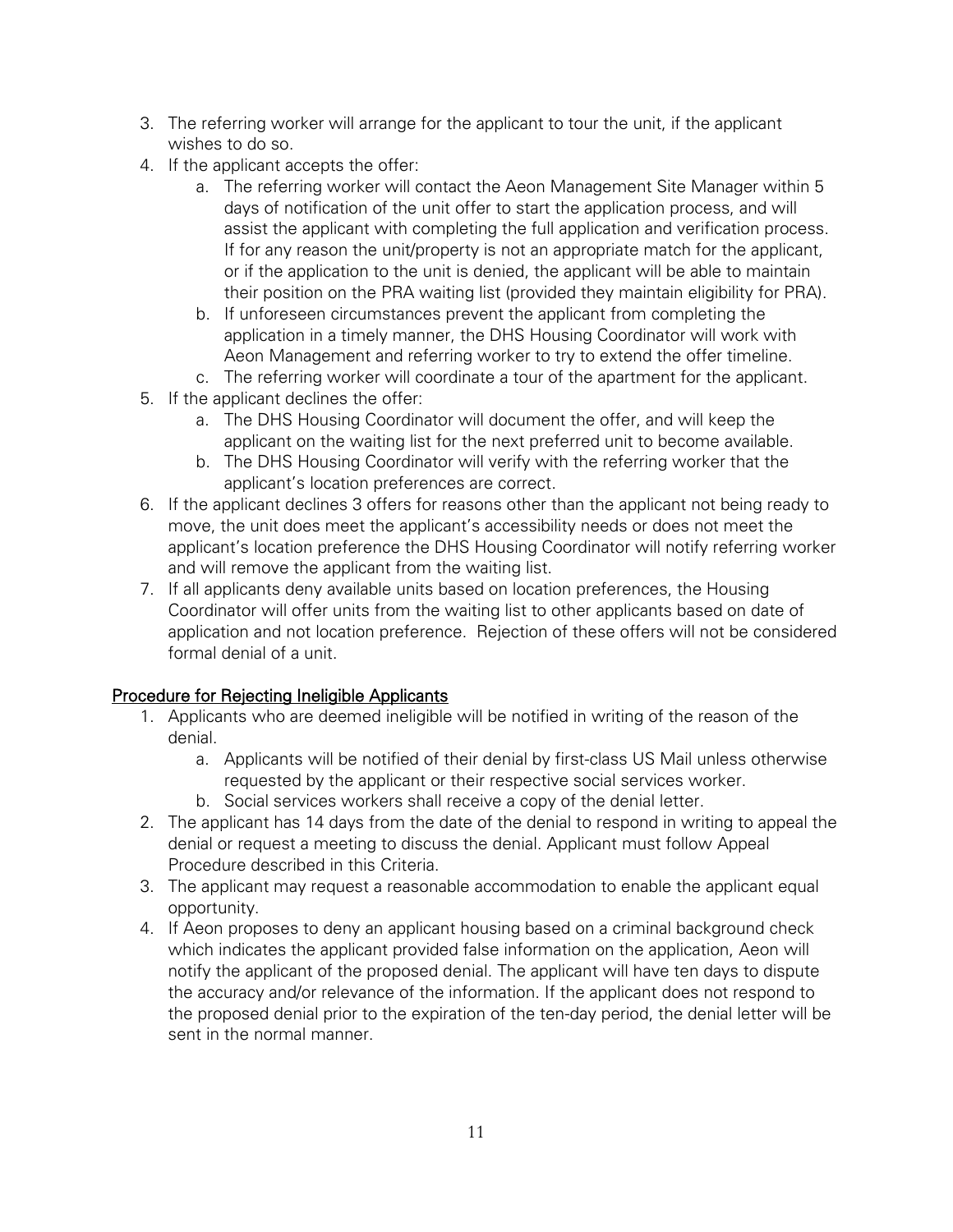#### Waitlist Policies and Referral to Aeon Management

The waiting list will open upon electronic notification to counties, Moving Home Minnesota Transition Coordinators and PATH providers. The DHS Housing Coordinator and Minnesota Housing will meet annually, at a minimum, to review the waiting list. They will determine if the waiting list for any or all locations should be closed due to the number of applications, the turnover rate and a projected time estimate of one year for the availability of a unit. The DHS Housing Coordinator will announce the closing of part or all of the waiting list through the Section 811 PRA Listserve.

When the DHS Housing Coordinator determines the applicant eligible for the PRA the DHS Housing Coordinator will place the applicant on the waiting list in chronological order by date of application. Electronic verification of each application's date and time of submission will be maintained in the applicant's file.

The DHS Housing Coordinator will send referral information on the next two applicants to Aeon Management, including the Referring Worker's contact information, and the order of priority. Aeon Management must accept the first applicant, unless the applicant is denied due to not meeting the Resident Selection Criteria.

If the Housing Coordinator cannot identify an applicant within the HUD vacancy payment period, or cannot secure funding to hold the apartment beyond the HUD vacancy payment period, Aeon Management may fill the unit through their usual process.

Whenever possible, Aeon Management will make a decision about each Housing Application within five working days of receiving them, and must provide decision in writing to both the DHS Housing Coordinator and the Referring Workers, with any reasons for denial. If Aeon Management denies the application, the Referring Worker will be provided with info regarding the appeal process. The Referring Worker will assist the applicant with an appeals process if the applicant wishes to appeal the decision.

#### VII.

#### Screening Criteria

Aeon Management LLC will not employ criteria that are unrelated to an applicant's ability to meet essential lease requirements. It is unlawful to make an inquiry to determine whether an applicant, a person intending to reside in the unit after it is rented or made available, or any persons associated with that person, has a disability, or to make inquiry as to the nature or severity of a disability of such a person.

#### Living History

- 1. Applicants will be denied if they owe money to utility companies. If household is not required to pay utilities for the unit being applied for (owner pays all utilities), management will not consider money owed to utility companies when reviewing living history.
- 2. Applicants will be denied if they owe money for damages or other non-rent charges to previous landlords.
- 3. Applicants will be denied if they have evictions/UDs within the past two years from the application date.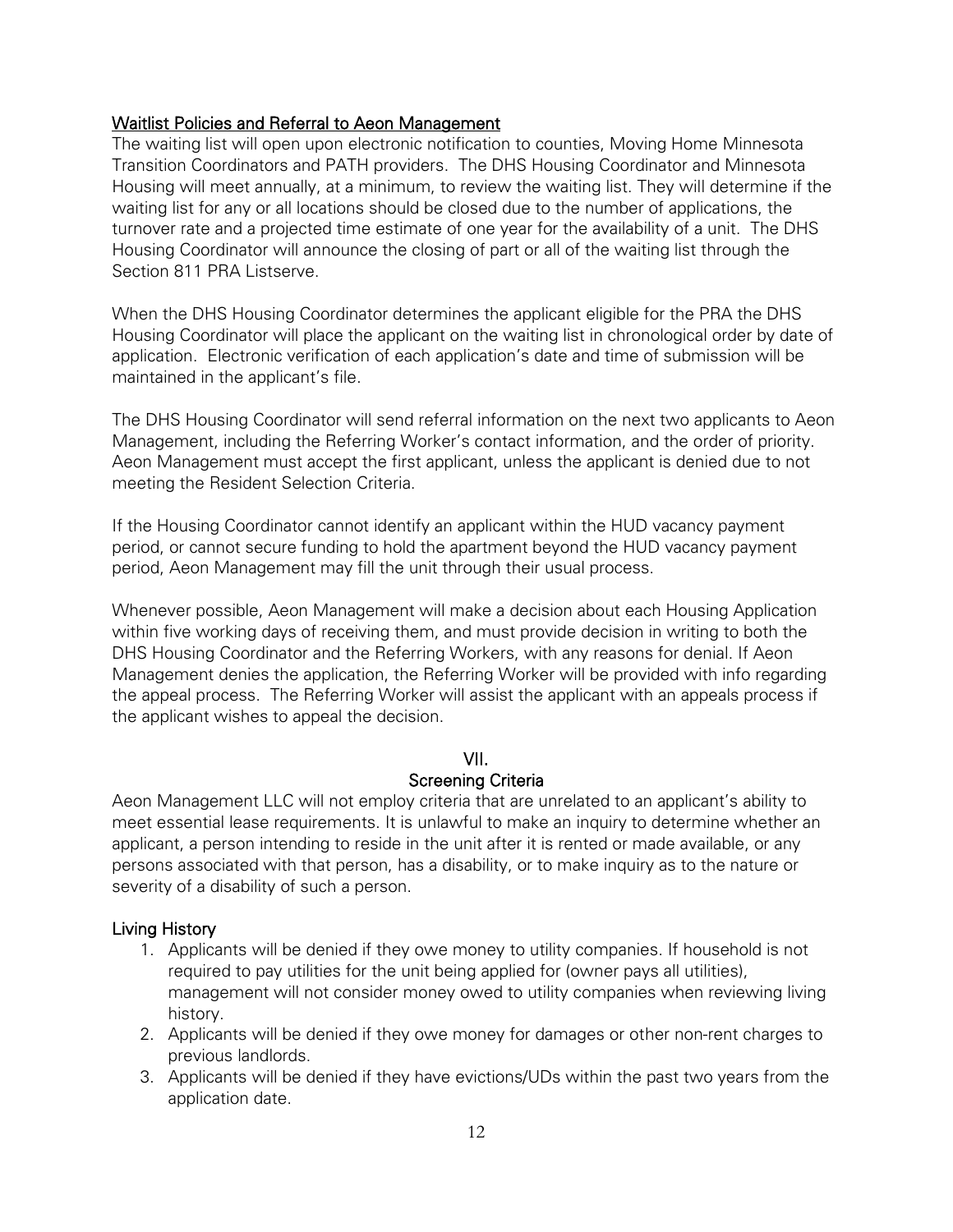4. Applicants with negative rental history (not including evictions/UDs) within the past two years may be accepted with Portfolio Director approval. Examples of negative rental history include, but are not limited to, lease violations, police calls and damages.

Note: A lack of living history is viewed as neutral; applicants can begin establishing their living history with Aeon.

## Background History

- 1. Any applicant who has a current or past relationship with Aeon (for example, resident, guest, vendor, employee, etc) will have their history with Aeon reviewed and considered as part of the application process.
- 2. Applicants must show a willingness to sign a one-year lease.

# Criminal History

See the chart on page 14 of the Selection Criteria document for a detailed list of criminal criteria.

Applicants may be **denied** if they are unable to meet the criteria stated in this Section of the Selection Plan in addition to HUD regulatory items as listed below:

- 1. They have income in excess of 30% of median;
- 2. Households do not meet the occupancy standards listed in this document;
- 3. Do not meet requirements regarding student households as described in this document;
- 4. Failure to disclose and document all Social Security Numbers, including those of newborns and applicants wishing to be added to the household after a household has been approved and moved into a unit as described in this document;
- 5. Falsification, misrepresentation or withholding of information or submission of inaccurate and/or incomplete information on any application or during the interview related to eligibility, award of preference for admission, allowance, family composition or rental history;
- 6. Applicants where any member of the household is currently engaged in illegal use of drugs or for which the owner/agent has reasonable cause to believe that a member's illegal use or pattern of illegal use of a drug may interfere with the health, safety, and right to peaceful enjoyment of the property by other residents;
- 7. If there is a reasonable cause to believe that a household member's behavior, from abuse or pattern of abuse of alcohol, may interfere with the health, safety, and right to peaceful enjoyment by other residents. This pattern must be identified by the *behavior* of the applicant and is not based on the presence of the condition of alcoholism or alcohol abuse;
- 8. Applicants who have been evicted in the last three years from federally assisted housing for drug related activity and/or are subject to a state sex offender lifetime registration requirement will be automatically denied.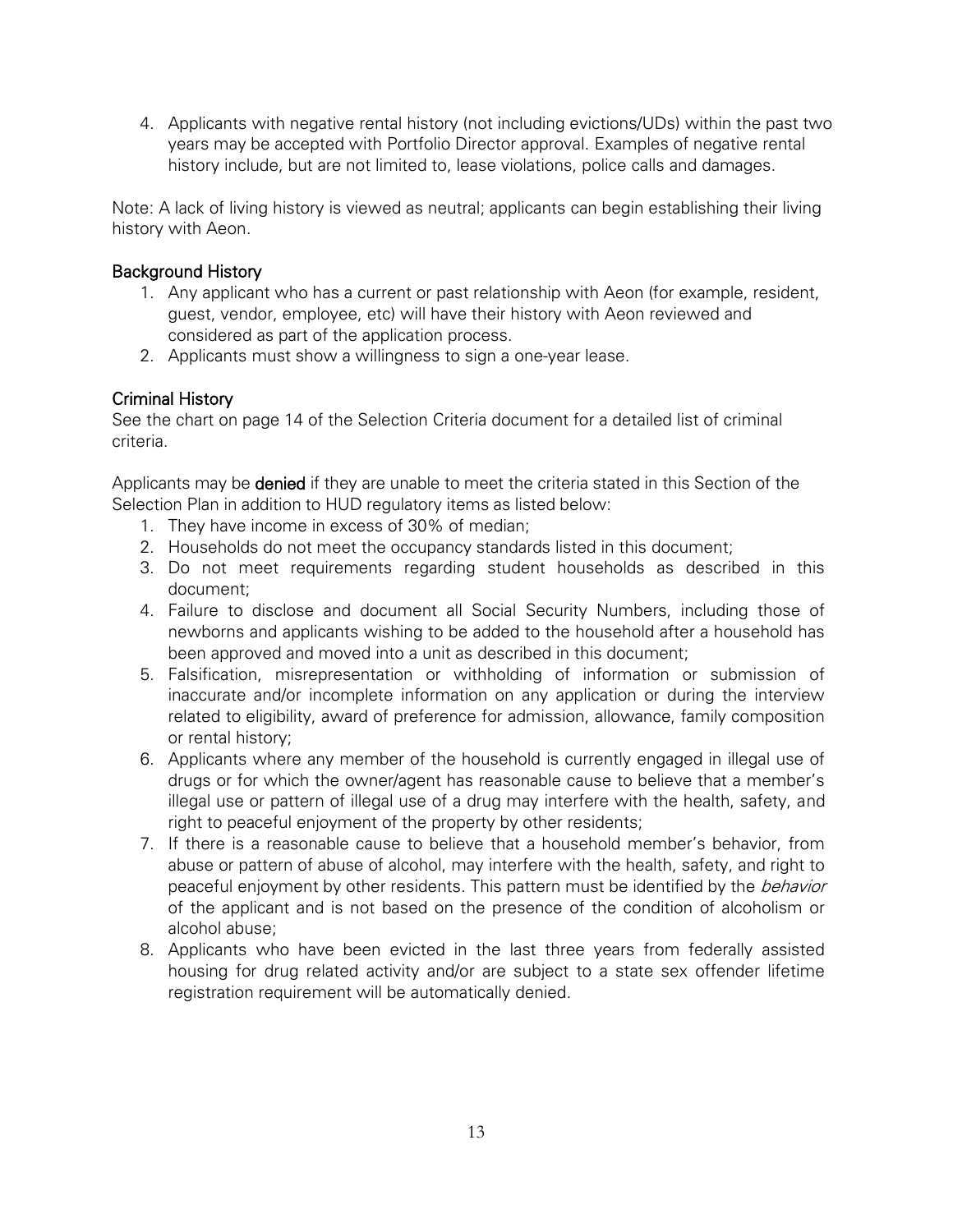# Criminal Criteria – HUD (Revised March 2020)

|                                                  | <b>Description of Conviction</b>                                                                                                                                                                                                                                                          | <b>Level of Conviction</b>                                        |                                               |                                     |
|--------------------------------------------------|-------------------------------------------------------------------------------------------------------------------------------------------------------------------------------------------------------------------------------------------------------------------------------------------|-------------------------------------------------------------------|-----------------------------------------------|-------------------------------------|
|                                                  |                                                                                                                                                                                                                                                                                           | Minimum number of years since date of charge (which resulted in a |                                               |                                     |
| <b>Type of Conviction</b>                        |                                                                                                                                                                                                                                                                                           | conviction) to the date of rental application                     |                                               |                                     |
|                                                  |                                                                                                                                                                                                                                                                                           | <b>FELONY</b>                                                     | <b>MISDEMEANOR (and</b><br>Gross Misdemeanor) | <b>PETTY</b><br><b>MISDEMEANOR*</b> |
| <b>Animal Related Crimes</b>                     | <b>Description</b>                                                                                                                                                                                                                                                                        |                                                                   |                                               |                                     |
| High                                             | Items such as animal bite or attack, dog fighting.                                                                                                                                                                                                                                        | 5 Years                                                           | 2 Years                                       | Pass                                |
| Medium                                           | Items such as abandonment or neglect of animal, animal abuse, possess wildlife illegally.                                                                                                                                                                                                 | 5 Years                                                           | 2 Years                                       | Pass                                |
|                                                  | Items such as animal not under restraint, animals at large, barking dog, fishing/hunting without a                                                                                                                                                                                        |                                                                   |                                               |                                     |
| Low                                              | license, no license, no pet vaccination.                                                                                                                                                                                                                                                  | Pass                                                              | Pass                                          | Pass                                |
| <b>Drug Related Crimes</b>                       | <b>Description</b>                                                                                                                                                                                                                                                                        |                                                                   |                                               |                                     |
| Very High                                        | Manufacturing meth.                                                                                                                                                                                                                                                                       | Lifetime Ban                                                      | Lifetime Ban                                  | Lifetime Ban                        |
| High**                                           | Attempt to manufacture (except for meth), sell and/or distribute cocaine, heroin, or any other<br>controlled substance except for marijuana (for manufacturing meth see Very High; for marijuana<br>sales/distribution see Low).                                                          | 5 Years<br>**Multiple = 10 Years                                  | 2 Years<br>**Multiple = 7 Years               | Pass                                |
| Medium                                           | Attempt to purchase, maintaining a place for drug use, and possession of cocaine, meth, heroin,<br>or any other controlled substance, except for marijuana (for marijuana see Low/Very Low).                                                                                              | 5 Years                                                           | 2 Years                                       | Pass                                |
| Low                                              | Attempt to sell and/or distribute marijuana or the manufacture or cultivation of marijuana.                                                                                                                                                                                               | Pass                                                              | Pass                                          | Pass                                |
| Very Low                                         | Possession of marijuana and related paraphernalia.                                                                                                                                                                                                                                        | Pass                                                              | Pass                                          | Pass                                |
| <b>Family Relations Related</b><br><b>Crimes</b> | <b>Description</b>                                                                                                                                                                                                                                                                        |                                                                   |                                               |                                     |
| High**                                           | Items such as abandonment, abuse, domestic violence, endangering a child, injury to child.                                                                                                                                                                                                | 5 Years<br>**Multiple = 10 Years                                  | 2 Years<br>**Multiple = 7 Years               | Pass                                |
| Medium                                           | Items such as contributing to the delinquency, harboring a runaway child.                                                                                                                                                                                                                 | 2 Years                                                           | 2 Years                                       | Pass                                |
| Low                                              | Items such as non-support, truancy, minor consumption, minor using tobacco, minor curfew<br>violations.                                                                                                                                                                                   | Pass                                                              | Pass                                          | Pass                                |
| <b>Property Related Crimes</b>                   | <b>Description</b>                                                                                                                                                                                                                                                                        |                                                                   |                                               |                                     |
| Very High                                        | Arson.                                                                                                                                                                                                                                                                                    | Lifetime Ban                                                      | 15 Years                                      | Pass                                |
| Medium                                           | Items such as breaking and entering, burglary, criminal damage, grand larceny, malicious injury<br>to property.                                                                                                                                                                           | 5 Years                                                           | 2 Years                                       | Pass                                |
| Low                                              | Items such as theft, aid and abed theft.                                                                                                                                                                                                                                                  | Pass                                                              | Pass                                          | Pass                                |
| <b>Sex Related Crimes</b>                        | <b>Description</b>                                                                                                                                                                                                                                                                        |                                                                   |                                               |                                     |
| Very High                                        | Items such as: first to third degree sexual assault, child pornography, rape, current sex offender<br>registrant under any jurisdiction's sex offender registration program or the national sex offender<br>registration system - Sex Offender Registration and Notification Act (SORNA). | Lifetime Ban                                                      | Lifetime Ban                                  | Lifetime Ban                        |
| High                                             | Items such as: fourth and fifth degree sexual assault, stalking, rape, failure to register as sex<br>offender, sex abuse, stalking, sex exploitation of minor.                                                                                                                            | 15 Years                                                          | 10 Years                                      | Pass                                |
| High**                                           | Promotion of prostitution. Items such as a "pimp"/"madam" who solicits, induces, promotes or<br>traffics a person for money.                                                                                                                                                              | 5 Years<br>**Multiple = 10 Years                                  | 2 Years<br>**Multiple = 7 Years               | Pass                                |
| Low                                              | Items such as prostitution.                                                                                                                                                                                                                                                               | Pass                                                              | Pass                                          | Pass                                |
| Very Low                                         | Items such as indecent exposure, peeping, voyeurism, exhibitionism, public lewdness                                                                                                                                                                                                       | Pass                                                              | Pass                                          | Pass                                |
| <b>Violence Related Crimes</b>                   | <b>Description</b>                                                                                                                                                                                                                                                                        |                                                                   |                                               |                                     |
| Very High                                        | Items such as murder, manslaughter.                                                                                                                                                                                                                                                       | Lifetime Ban                                                      | Lifetime Ban                                  | Lifetime Ban                        |
| High                                             | Items such as kidnapping, false imprisonment, unlawful restraint.                                                                                                                                                                                                                         | 15 Years                                                          | 10 Years                                      | Pass                                |
| High**                                           | Items such as assault, battery, deadly conduct, injury to child or elderly, robbery, threats of<br>harm, terroristic threats.                                                                                                                                                             | 5 Years<br>**Multiple = 10 Years                                  | 2 Years<br>**Multiple = 7 Years               | Pass                                |
| Low                                              | Items such as affray (fighting in a public place that disturbs the peace), menacing, reckless<br>endangerment.                                                                                                                                                                            | Pass                                                              | Pass                                          | Pass                                |

\* A petty misdemeanor means a petty offense which is prohibited by statute, which does not constitute a crime (2016 MN Statutes). \*\* In some categories, Aeon has implemented a multiple convictions distinction; in these cases, a higher lookback period will trump a lower lookback period. Landlord will not deny applicants who are the subjects of open charges, unless any one of the open charges is for a crime that would result in a rejection of an application according to the criteria listed above. In this case, the application would be rejected. Applicants may re-apply upon resolution of open charges, at which time the now-closed charge will be considered under this policy. If the open charge was dismissed, the application will not be denied on the basis of that charge. If the open charge resulted in a conviction, it will be evaluated under these criteria to determine whether the conviction requires rejection of the application.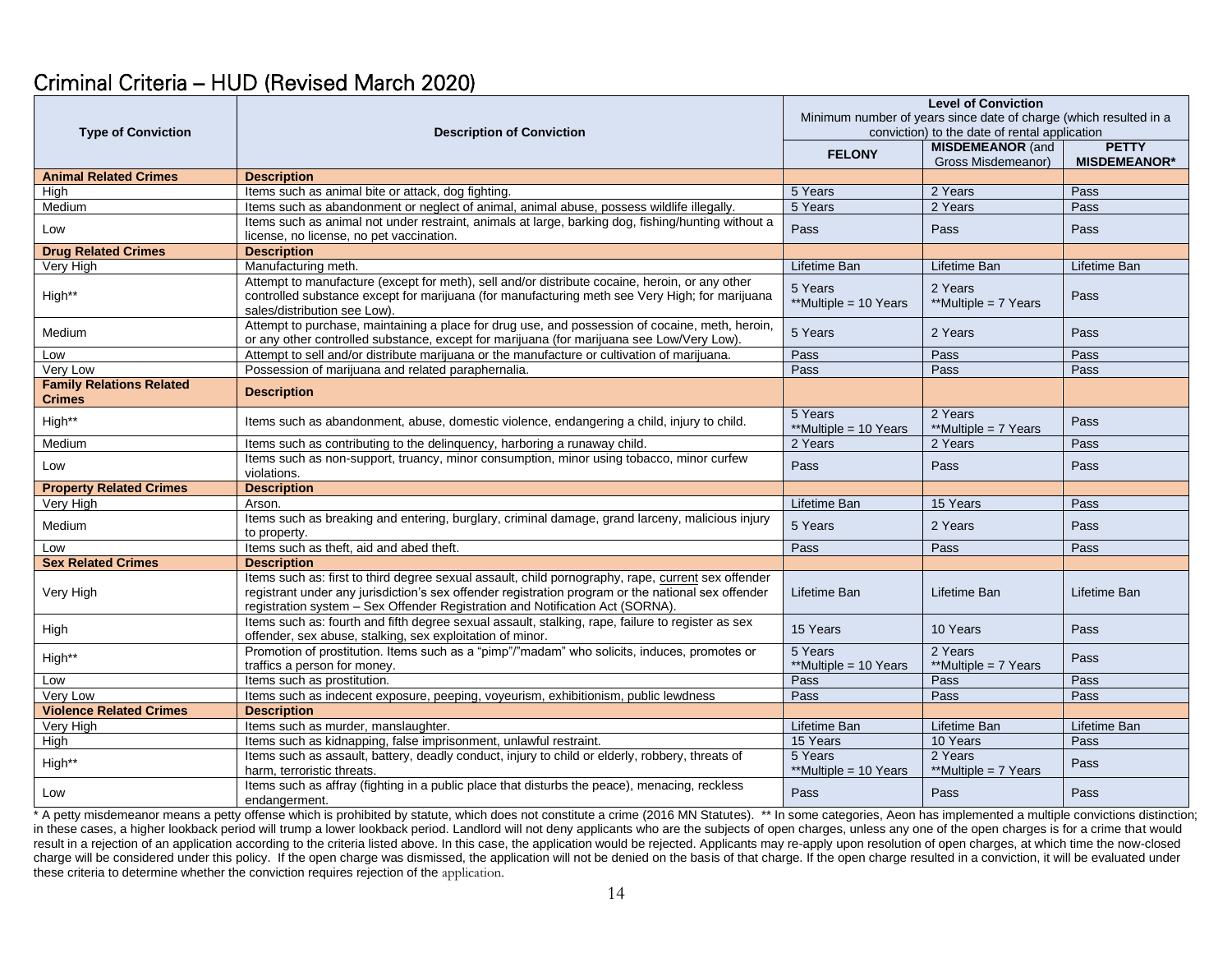# VIII.

# Citizenship/Immigration Status Declaration

Citizenship and eligible immigration status does not apply to Section 811 PRA.

# IX.

# Social Security Number Documentation

All household members receiving Section 811 assistance or applying to receive assistance will be required to provide a Social Security Number and adequate documentation necessary to verify that number. This rule applies to all household members including live-in aides, foster children and foster adults. Adequate documentation means a Social Security card issued by the Social Security Administration (SSA) or other acceptable evidence of the SSN such as:

- Original Social Security card
- Driver's license with SSN
- Identification card issued by a federal, State, or local agency, a medical insurance provider, or an employer trade union
- Earnings statement on payroll stubs
- Form 1099
- Benefit award letter
- Retirement benefit letter
- Life insurance policy
- Court records

Applicants must disclose a Social Security Number and provide adequate documentation to verify each Social Security Number for all non-exempt household members before they 1) can be screened, 2) can participate in the eligibility interview, or 3) can be housed.

There are three exceptions to the Social Security requirements. The requirements do not apply to:

- Individuals who do not contend eligible immigration status, as supported by the Citizenship Declaration on file (Citizenship Declaration not applicable to Section 811 PRA); and
- Individuals age 62 or older as of January 31, 2010, whose initial determination of eligibility was begun before January 31, 2010. This eligibility is based on the initial effective date of the form HUD-50059 or form HUD-50058, whichever is applicable and the documentation of the applicant's exemption must be obtained from the owner of the property where the initial determination of eligibility was met prior to January 31, 2010. An applicant certification of eligibility cannot be accepted.
- A child under the age of 6 years added to the applicant household within the 6-month period prior to the household's date of admission. The household will have a maximum of 90-days after the date of admission to provide the Social Security Number and adequate documentation that the Social Security Number is valid. An additional 90 days may be granted under certain circumstances. If the household does not provide the Social Security Number and adequate documentation to verify the Social Security Number within the prescribed timeframe, HUD requires that the owner/agent terminate tenancy.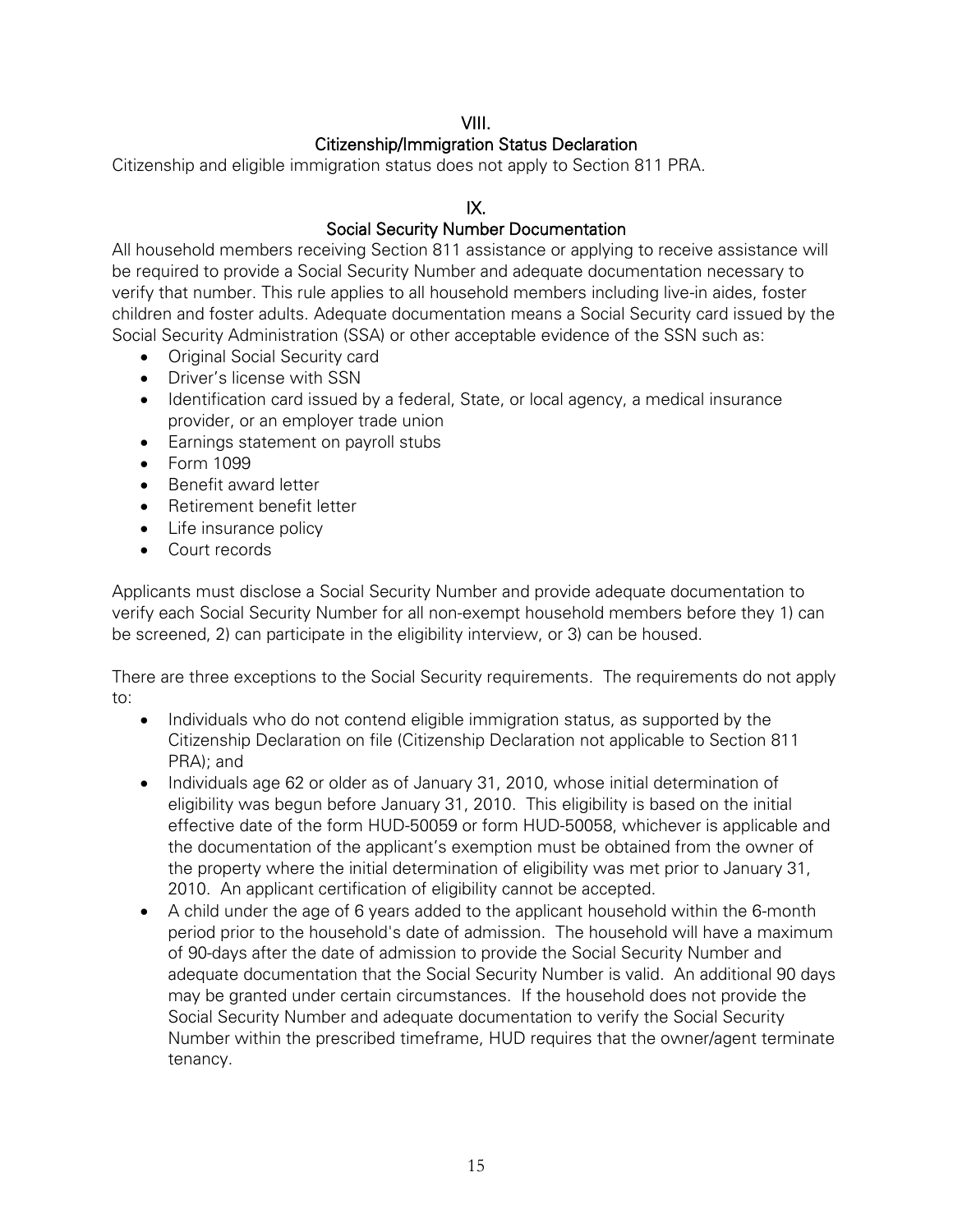If all non-exempt household members have not disclosed and/or provided verification of their Social Security Numbers at the time a unit becomes available, the next eligible applicant must be offered the available unit.

- The applicant who has not provided required Social Security Number information for all non-exempt household members has 90 days from the date they are first offered an available unit to disclose/verify the Social Security Numbers.
- During this 90-day period, the applicant may retain its place on the waiting list.
- After 90 days, if the applicant is unable to disclose/verify the Social Security Numbers of all non-exempt household members, the applicant should be determined ineligible and removed from the waiting list.

All provided Social Security Numbers will be compared to the information recorded in the Social Security Administration database (through HUD's Enterprise Income Verification System) to ensure that the Social Security Number, birth date and last name match. If EIV returns an error that cannot be explained or resolved, assistance and/or tenancy may be terminated and any assistance paid in error must be returned to HUD. If the applicant/resident deliberately provides and inaccurate Social Security Number, the owner/agent and/or HUD may pursue additional penalties due to attempted fraud.

# X.

# Student Status Criteria

Aeon Management LLC must determine the eligibility of students enrolled in institutions of higher education to receive assistance and/or live in an assisted unit. Eligibility must be determined at move-in, annual recertification, initial certification, and interim certifications. In addition, all households must meet the Housing Tax Credit eligibility requirements for student status.

Any individual student is ineligible to receive assistance and/or live in an assisted unit if s/he is enrolled as either part-time or full-time student at an institution of higher education for the purpose of obtaining a degree, certificate, or other program leading to a recognized educational credential and also:

- Is under the age of 24;
- Is not married;
- Is not a veteran of the United States Military;
- Does not have a dependent child;
- Is not a person with disabilities, as such term is defined in 3(b)(3)(E) of the United States Housing Act of 1937 (42 U.S.C. 1437 a(b)(3)(E)) and was not receiving RAD assistance as of November 30, 2005;
- Is not classified as Vulnerable Youth; a student meets HUD's definition of a vulnerable youth when:
	- o The individual is an orphan, in foster care, or a ward of the court or was an orphan, in foster care, or a ward of the court at any time when the individual was 13 years of age or older;
	- o The individual is, or was immediately prior to attaining the age of majority, an emancipated minor or in legal guardianship as determined by a court of competent jurisdiction in the individual's State of legal residence;
	- o The individual has been verified during the school year in which the application is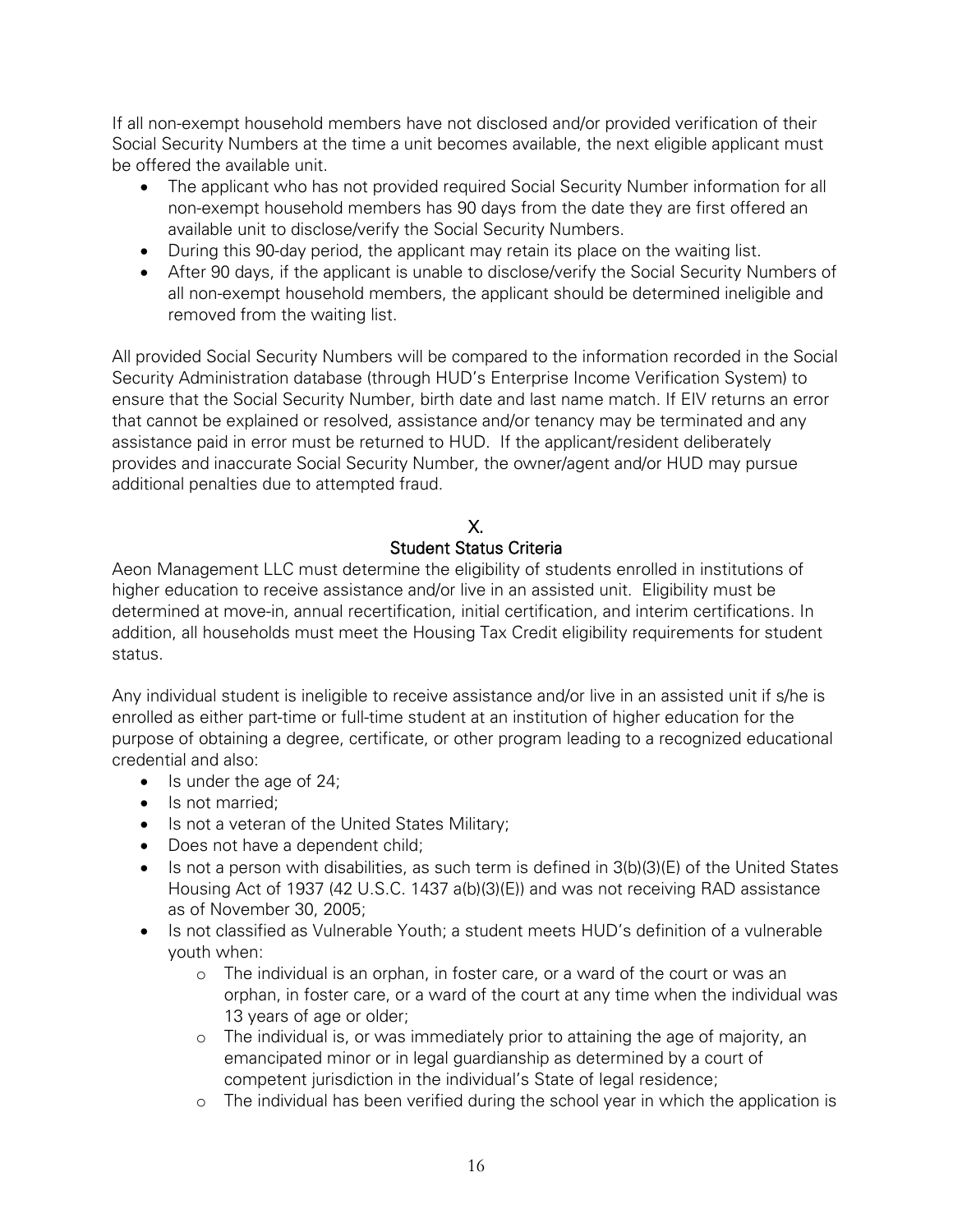submitted as either an unaccompanied youth who is a homeless child or youth (as such terms are defined in section 725 of the McKinney-Vento Homeless Assistance Act) (42 U.S.C. 11431 et seq.), or as unaccompanied, at risk of homelessness, and self-supporting, by

- A local educational agency homeless liaison, designated pursuant to the McKinney-Vento Homeless Assistance Act;
- The director of a program funded under the Runaway and Homeless Youth Act or a designee of the director;
- The director of a program funded under subtitle B of title IV of the McKinney-Vento Homeless Assistance Act (relating to emergency shelter grants) or a designee of the director; or
- A financial aid administrator;
- Is not living with his or her parents who are receiving assistance and/or are eligible to live in an assisted unit; and
- Is not individually eligible to receive assistance and/or live in an assisted unit and has parents (the parents individually or jointly) who are not income eligible to receive assistance and/or live in an assisted unit.

For a student to be eligible independent of his or her parents in an assisted unit (where the income of the parent is not relevant), the student must demonstrate the absence of, or his or her independence from, parents. While owners may use additional criteria for determining the student's independence from parents, owners must use, and the student must meet, at minimum all of the following criteria to be eligible for assistance. The student must:

- 1. Be of legal contract age under state law;
- 2. Have established a household separate from parents or legal guardians for at least one year prior to application for occupancy, or Meet the U.S. Department of Education's definition of an independent student;
- 3. Not be claimed as a dependent by parents or legal guardians pursuant to IRS regulations; and
- 4. Obtain a certification of the amount of financial assistance that will be provided by parents, signed by the individual providing the support. This certification is required even if no assistance will be provided.

HUD uses the US Department of Education's definition of "independent student", which is defined as follows:

- 1. The individual is 24 years of age or older by December 31 of the award year;
- 2. The individual is an orphan, in foster care, or a ward of the court at any time when the individual was 13 years of age or older;
- 3. The individual is, or was immediately prior to attaining the age of majority, an emancipated minor or in legal guardianship as determined by a court of competent jurisdiction in the individual's State of legal residence:
- 4. The individual is a veteran of the Armed Forces of the United States (as defined in subsection (c)(1) of HEA) or is currently serving on active duty in the Armed Forces for other than training purposes;
- 5. The individual is a graduate or professional student;
- 6. The individual is a married individual;
- 7. The individual has legal dependents other than a spouse;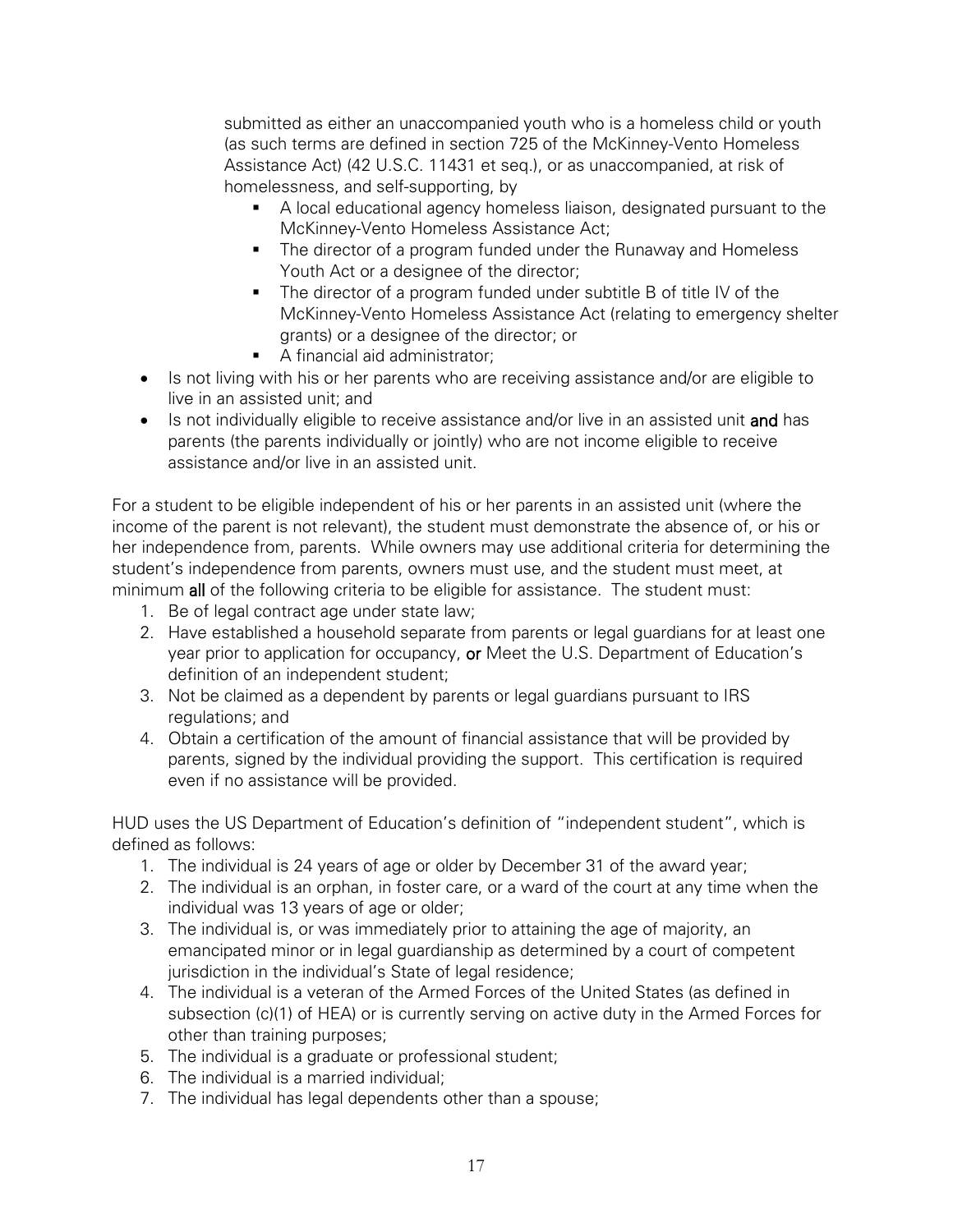- 8. The individual has been verified during the school year in which the application is submitted as either an unaccompanied youth who is a homeless child or youth (as such terms are defined in section 725 of the McKinney-Vento Homeless Assistance Act) (42 U.S.C. 11431 et seq.), or as unaccompanied, at risk of homelessness, and selfsupporting,  $by$ 
	- a. A local educational agency homeless liaison, designated pursuant to section 722(g)(1)(J)(ii) of the McKinney-Vento Homeless Assistance Act;
	- b. The director of a program funded under the Runaway and Homeless Youth Act or a designee of the director;
	- c. The director of a program funded under subtitle B of title IV of the McKinney-Vento Homeless Assistance Act (relating to emergency shelter grants) or a designee of the director; or
	- d. A financial aid administrator; or
- 9. The individual is a student for whom a financial aid administrator makes a documented determination of independence by reason of other unusual circumstances.

If an ineligible student is a member of an applicant household or an existing household receiving Section 8 assistance, the assistance for the household will not be prorated but will be terminated in accordance with HUD guidelines. A student who is living with his/her parents or guardian (guardian may be an extended family member, elder sibling, or any person on whom the student has a financial dependence or is otherwise caring for/looking after the student) is considered eligible.

In addition to student eligibility requirements for Section 811 PRA and HOME, each household must meet the Housing Tax Credit student eligibility requirements. This eligibility restriction prohibits any household residing in a tax credit unit to be comprised entirely of full-time students as defined by the educational institution(s). This rule carries the following exceptions:

- 1. Students are married and eligible to file a joint tax return;
- 2. The household consists of single parents with children and the parents are not dependents of someone else and the children are not dependents of someone other than a parent;
- 3. At least one member of the household receives assistance under Title IV of the Social Security Act, known as the Minnesota Family Investment Program in Minnesota;
- 4. At least one member of the household participates in a job training program receiving assistance under the Job Training Partnership Act or other similar federal, state, or local laws.
- 5. At least one member in the household was previously under foster care within five years of the effective date of the initial certification.

# XI.

# Current Receipt of HUD Assistance

All applicants for 811 PRA units must disclose if they are currently receiving HUD housing assistance. The owner/agent will not knowingly assist applicants who will maintain a residence in addition to the HUD-assisted unit.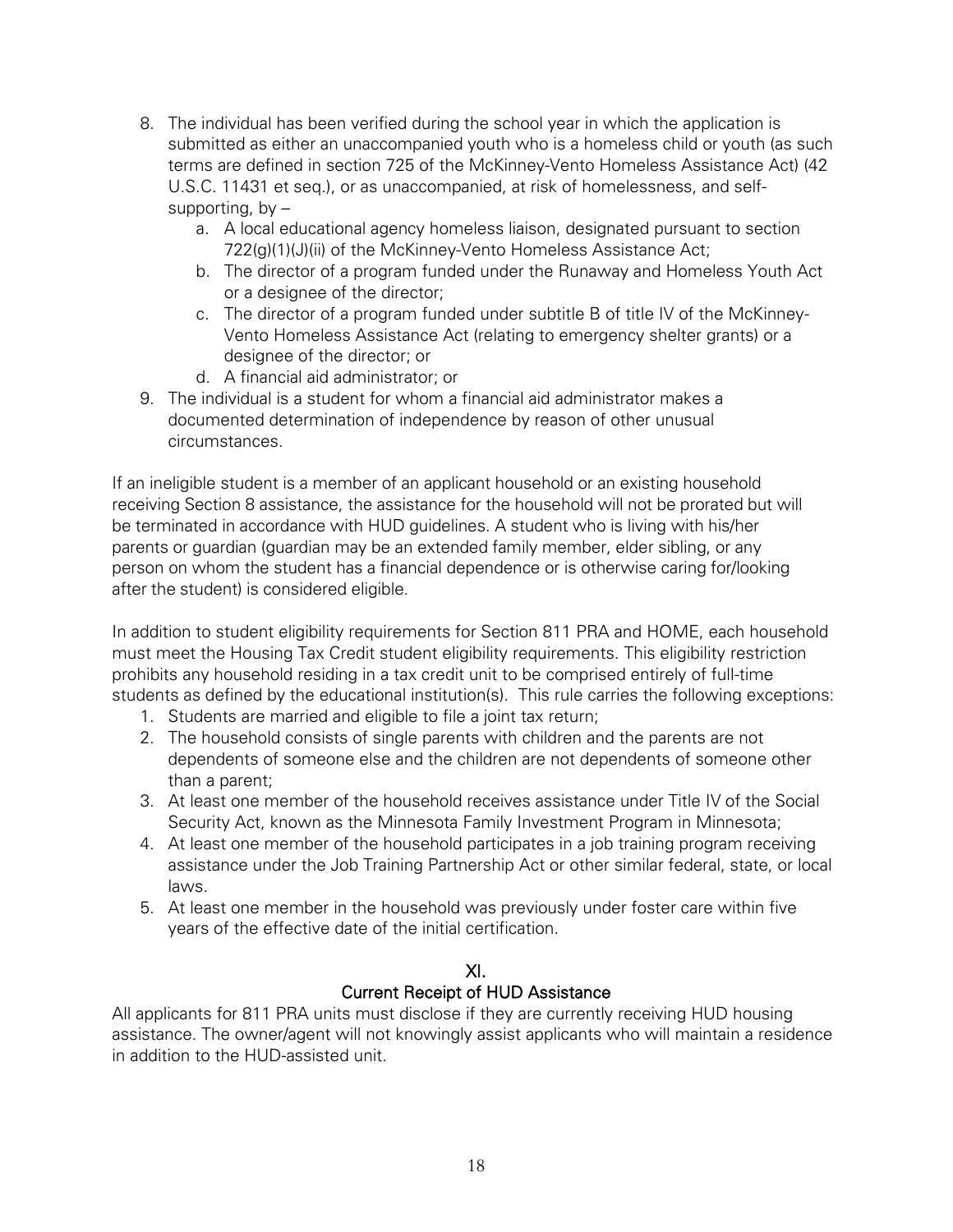HUD provides the owner/agent with information about an applicant's current status as a HUD housing assistance recipient. The owner/agent will use the Enterprise Income Verification System (EIV) to determine if the applicant or any member of the applicant's household is currently receiving HUD assistance.

Nothing prohibits a HUD housing assistance recipient from applying to this property. However, the applicant must move out of the current property and/or forfeit any voucher before HUD assistance on this property will begin. Special considerations apply to 1) minor children where both parents share 50% custody; and 2) recipients of HUD assistance in another unit who are moving to establish a new household when other household members will remain in the original unit.

If the applicant or any member of the applicant household fails to fully and accurately disclose rental history, the application may be denied based on the applicant's "misrepresentation" of information. Furthermore, if any household member receives or attempts to receive assistance in another HUD assisted unit while receiving assistance on this property, the household member will be required to reimburse HUD for assistance paid in error. It will be considered a material lease violation and may result in penalties up to and including eviction and pursuit of fraud charges.

# XII. Ineligible Applicants

Applicants are considered ineligible if:

- The household's annual gross income is greater than the applicable income limit established by HUD, HOME Funds, Housing Tax Credits, or Long-Term Homeless programming, or any other applicable funding or subsidy source to be determined by the specific unit for which the household is applying;
- The amount the household would be required to pay using the applicable HUD rent formula equals or exceeds the gross rent for the unit;
- Management determines that the applicant and/or household member(s) do not meet the tenant selection criteria;
- Any household containing a member(s) who was evicted in the last three years from federally assisted housing for drug-related criminal activity; is currently engaged in illegal use of drugs; subject to a state sex offender lifetime registration requirement; and if there is reason to believe that a member's behavior from abuse or pattern of abuse of alcohol, may interfere with the health, safety, and right to peaceful enjoyment by other residents.

Actions that Aeon Management LLC must take before admitting ineligible applicants:

- Admit all available eligible applicants, unless there is good cause for denying them assistance.
- Take all reasonable steps to attract eligible applicants, including using affirmative marketing efforts likely to attract eligible applicants.
- Obtain prior written approval from the Department of Housing and Urban Development to all housing of the ineligible applicant(s).
- Place in the files of any ineligible tenants who are admitted a written certification that the steps required above have been completed.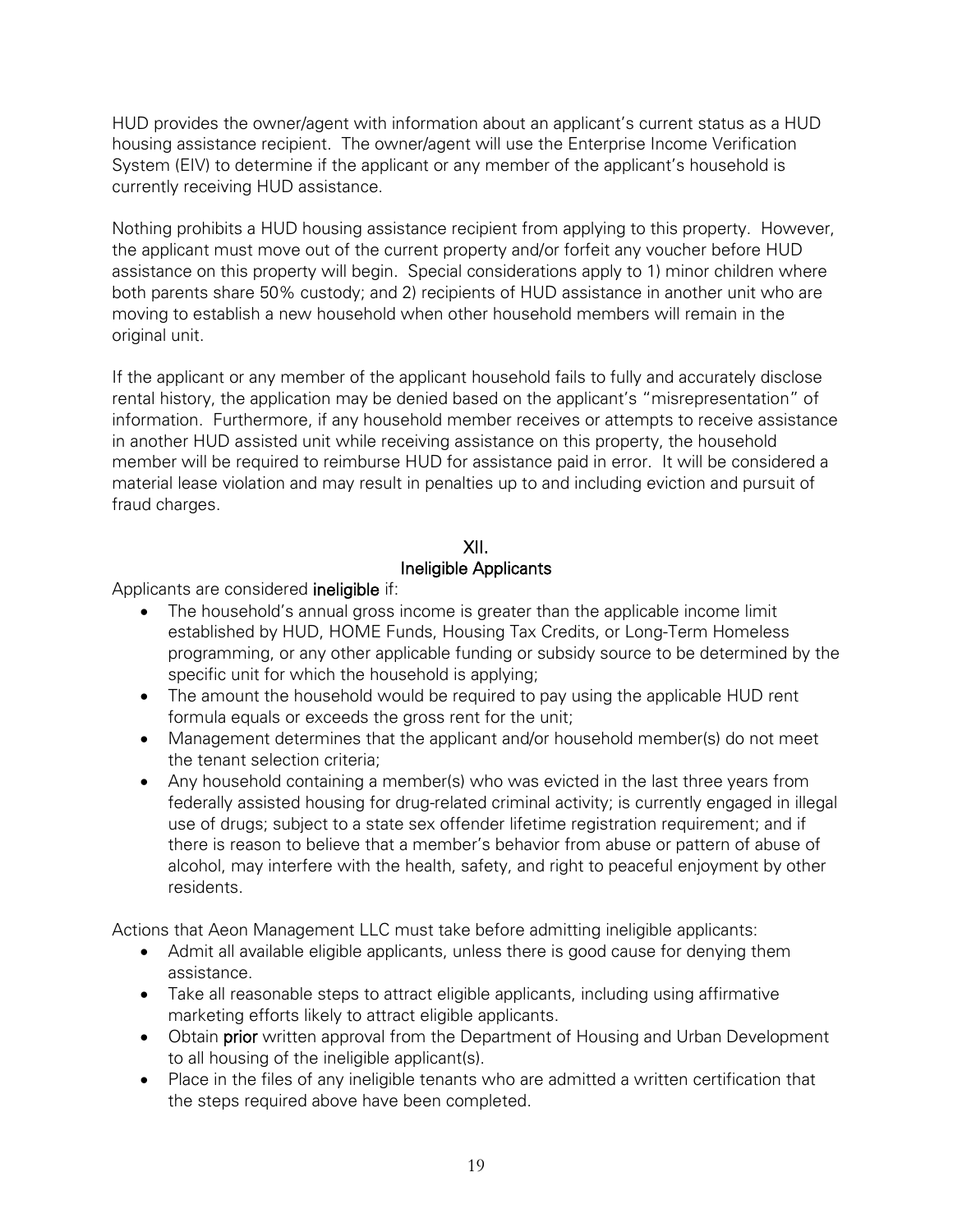#### XIII. Appeals

Applicants may appeal the denial of the application. The appeal form may be requested from site staff at the property. Applicants must put together a completed appeal packet. A completed appeal packet includes (1) a signed appeal form, (2) a copy of the original denial letter, and (3) supporting documentation. Applicants have fourteen (14) days to submit an appeal packet.

Applicants must submit a completed appeal packet via email [\(applicationappeals@aeon.org\)](mailto:applicationappeals@aeon.org) or via US mail to the Aeon Central office. The mailing address of the Central Office is:

Aeon Attention: Denial Appeal 901 North 3rd Street, Suite 150 Minneapolis, MN 55401

Completed appeal packets will be date-stamped by Aeon once received. A written or emailed confirmation will be provided to the applicant. Incomplete packets will be returned to the denied applicant, who may resubmit when all materials are complete. Incomplete packets will not be accepted.

The applicant will be notified of the result of their appeals within five (5) days of Aeon receiving the completed appeal packet unless extenuating circumstances require additional time.

If the applicant is an individual with a disability, the applicant may inform Aeon of this fact and may request Aeon to make reasonable accommodations in the policies or practices to enable the applicant equal opportunity.

If Aeon proposes to deny an applicant housing based on a criminal background check which indicates the applicant provided false information on the application, Aeon will notify the applicant of the proposed denial and provide a copy of the report the action is based upon. The applicant will have ten days to dispute the accuracy and/or relevance of the information. If the applicant does not respond to the proposed denial prior to the expiration of the 10-day period, the denial letter will be sent in the normal manner.

#### Mitigating Circumstances

Aeon will hold a second interview at the written request of any applicant with a verified disability that cannot meet one or more of the tenant screening criteria. The purpose of this interview is to determine whether it is possible to admit the applicant through consideration of mitigating circumstances or by applying reasonable accommodation.

Mitigating circumstances would be facts (that can be verified) that would overcome or outweigh information gathered in the tenant screening process.

Aeon shall also have the right to request further information reasonably needed to verify a mitigating circumstance, even if such information is of a medically confidential nature. If the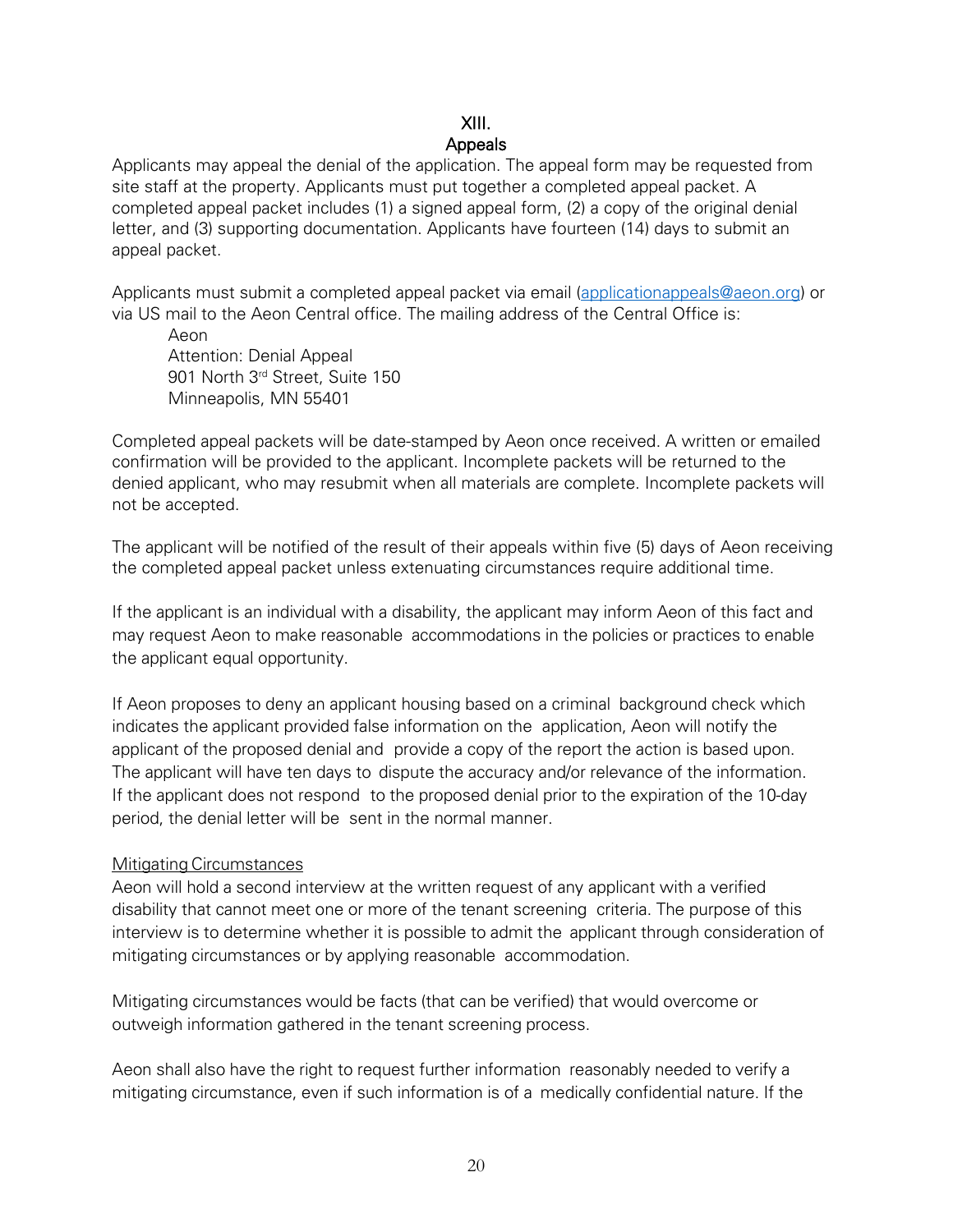applicant refuses to provide or give access to such further information, Aeon will give no further consideration to the mitigating circumstance.

# XIV. Unit Transfer Policy

Unit transfers will be required when households fall beneath or grow above the minimum and maximum occupancy standards referenced in Section IV above, provided a unit of the applicable size is available. Unit transfers will be granted in the case of an approved reasonable accommodation request. In either case, unit transfers in those two circumstances will take precedence over the waiting list.

Households who are eligible for two different sized units (i.e. a two-person household is eligible for both a one- and a two-bedroom) are welcome to apply to the public wait list if they desire a larger or smaller apartment, known as an "in-house" transfer. There will be no priority for inhouse transfers over the general public unless there is a violation of occupancy standards or a reasonable accommodation. In order for a household to be considered for an in-house transfer, they must be a household in good standing based on the following criteria:

- 1. Household has history of making rent payments on time, with no late payments during the immediate 12 months prior to request of transfer.
- 2. Household has history of proper treatment of current unit.
- 3. Household has no repeated or serious lease violations.
- 4. Household has history of consideration to and for neighbors.
- 5. Household has no repeated or serious policy violations.
- 6. Household requesting transfer must have been residents of Aeon Management LLC for the immediate 12 months prior to request and have completed the initial lease term.
- 7. Household has not transferred within 12 months of residing in current unit.
- 8. Any expenses beyond the original unit's security deposit are the responsibility of the household and must be paid in full prior to occupying the "new" unit.
- 9. There will be no "roll-over" of security deposit from one unit to the next. All expenses pertaining to damage and cleaning on the "old" unit will be deducted and the security deposit requisition will be sent in accordance with state law. The household will be responsible for paying a new security deposit equaling their Total Tenant Payment (Tenant Rent plus Utility Allowance) effective the date of transfer.

In the event of any transfer, Aeon Management will notify the DHS Housing Coordinator about the transfer.

# Procedures for Identifying Applicant Needs for Features of Accessible Units or Reasonable Accommodations

Participants wishing to relocate to another PRA property must submit a written request to the DHS Housing Coordinator. They must comply with the terms of their lease agreement. Their name will be placed on the waiting list as of the date of their request. The DHS Housing Coordinator will work with Aeon Management if a participant requests relocation due to a need for handicapped accessibility.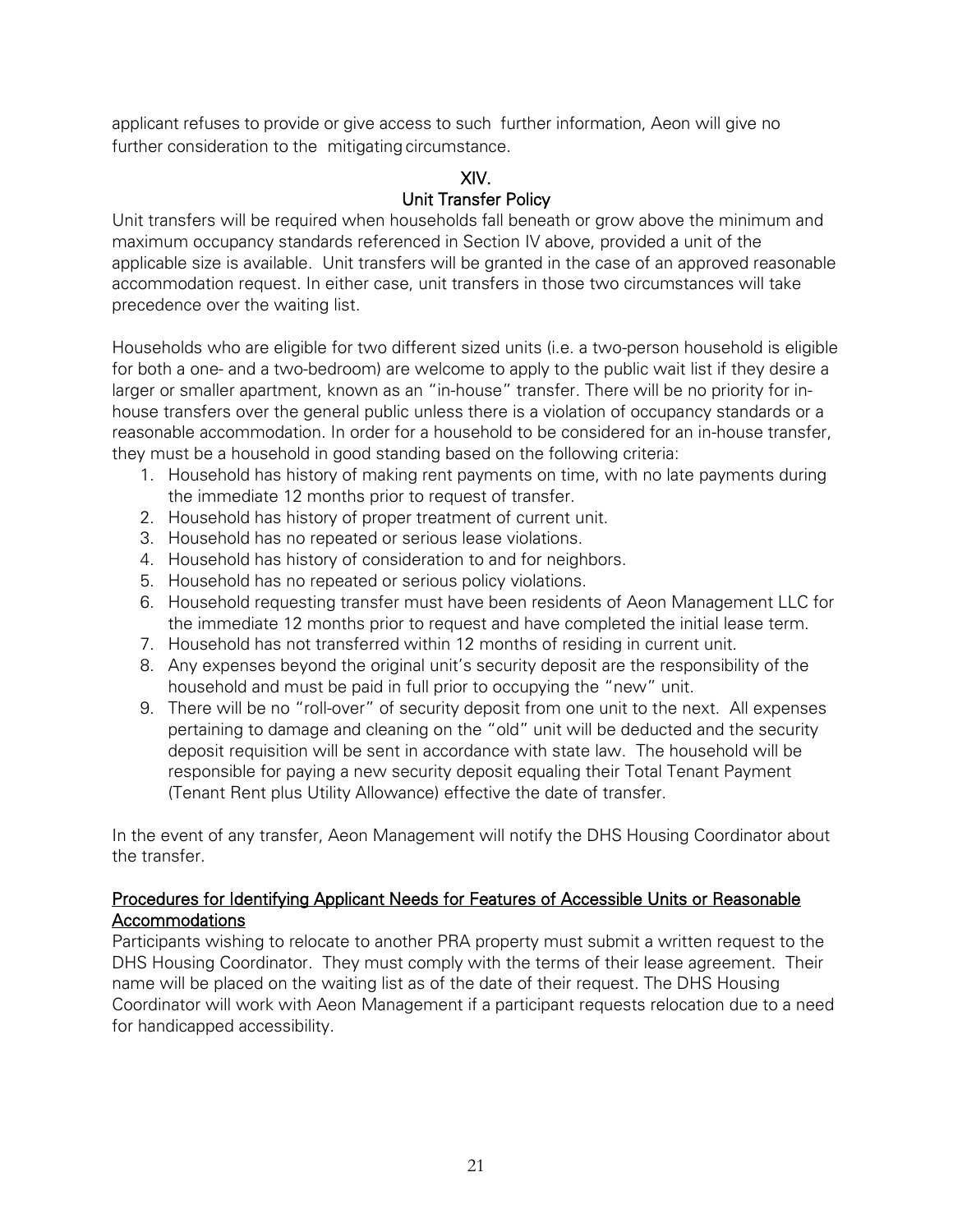#### Exhibit A: Reasonable Accommodation-Modification Policy

If an individual with a disability requests an accommodation or modification, Aeon Management LLC is committed to fulfilling these requests, unless doing so would result in a fundamental alteration in the nature of the program or create an undue financial and administrative burden. In such a case, if possible, Aeon Management LLC will offer an alternative solution that would not result in a financial or administrative burden.

Aeon Management LLC informs all applicants/residents that, at any time, the resident/applicant or a person acting on behalf of the resident/applicant may make a request for reasonable accommodation or modification for an individual with a disability.

Residents and applicants may contact the site office for information about requests. Aeon Management LLC will reply to requests as quickly as possible. The response may include but is not limited to an approval, denial, or request for additional information or verification of need.

If a reasonable accommodation or modification is denied, the requestor has the right to appeal the decision within ten business days of the date of the written notification of denial. The appeal meeting will be conducted by a person who was not originally involved in the decision to deny.

In the event an applicant discloses their need for a unit with features for the hearing-impaired, they will be given priority on the waiting list above applicants who do not need the features. Additionally, if a comparable unit becomes available and there is a resident in the unit with features for the hearing impaired does not require the features, that resident may be asked to transfer to the comparable unit so the features may be utilized by the applicant requiring them.

The person named below has been designated as the Section 504 Coordinator to review compliance with the nondiscrimination requirements and can be contacted to discuss any provisions of the Reasonable Accommodation-Modification Policy:

> Executive Vice President of Property Operations 901 Third Avenue North, Ste 150 Minneapolis, MN 55401 612-341-3148

#### Exhibit B: House Rules/Tenant Handbook

The House Rules are a separate document available to all prospective applicants. A copy is signed and put in the resident's file at the time of move-in. The resident is also given a copy.

In the event the House Rules are modified, any resident on a year lease will be given the new House Rules with their First Notice to Recertify and given the opportunity to review and sign the new rules as of their anniversary date. Residents on month-to-month leases will be given the new rules thirty days in advance of the date in which they are to take effect.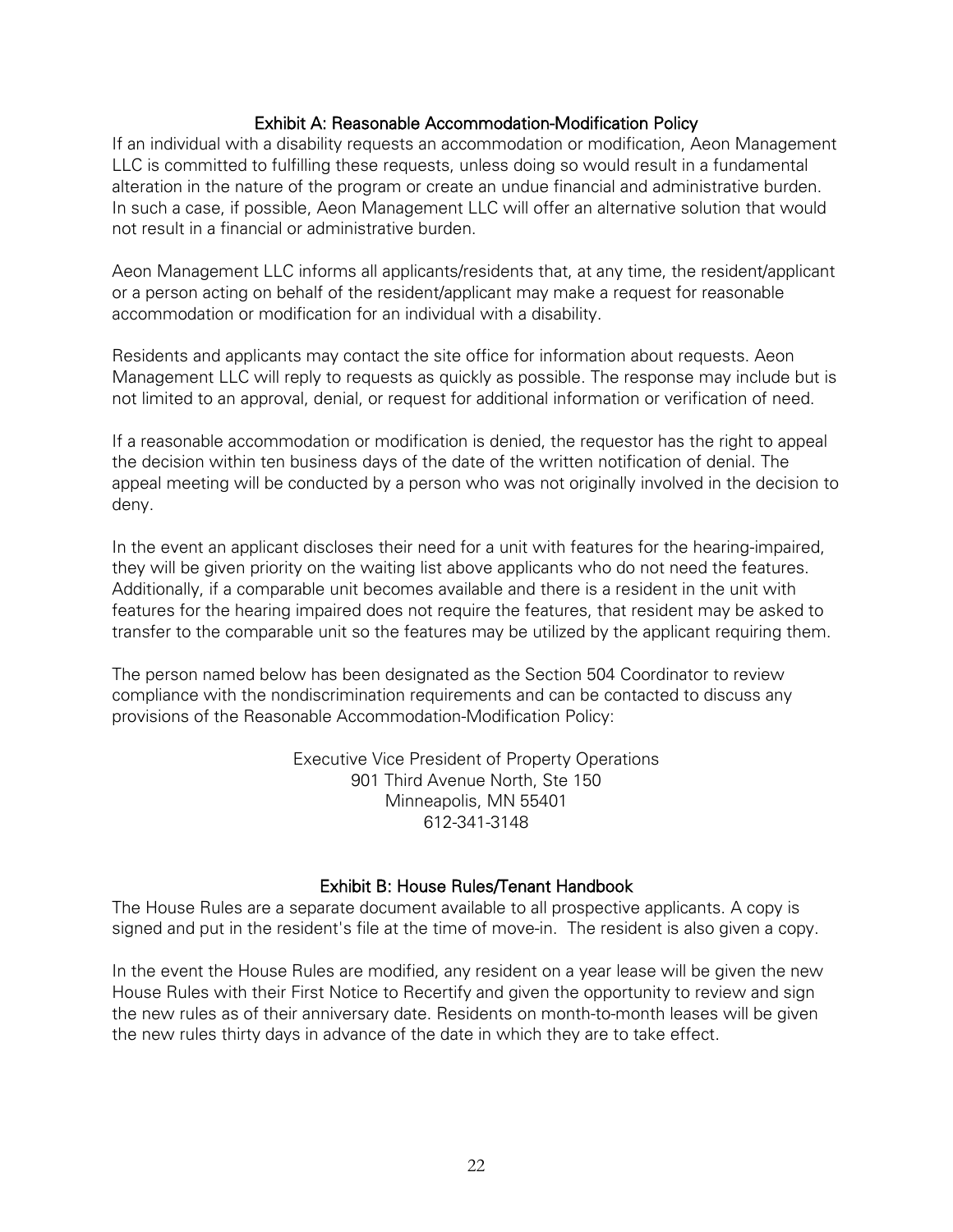# Exhibit C: Live-In Aide Policy

A Live-in Aide is a person or persons who:

- reside(s) with an elderly or disabled person or person(s);
- who is determined to be essential to the care and well-being of the tenant;
- is not obligated for the support of the tenant; and
- would not be living in the unit except to provide the necessary supportive services.

The policy for Live-in Aides should stipulate that:

- Prior to a live-in aide moving into a unit, a third party verification must be obtained indicating the need for such care and the fact that the person cared for will be able to comply with the lease terms as the result of such care;
- Move-in of a live-in aide will not result in overcrowding;
- The live-in aide is not listed on the lease and has no right to the unit as a remaining member of the tenant's household, and will be denied continued occupancy after the tenant, for whatever reason, is no longer living in the unit. Relatives who meet the definition and qualify as a live-in aide must understand that all rights to the unit are relinquished as the remaining member of the tenant's household;
- The income of a live-in aide is not used in determining the household's income or calculating the tenant's rent and/or housing assistance payments;
- With the exception of income, the live-in aide will be subject to the same background check as other applicants applying for housing; and,
- A live-in aide who violates the house rules can be evicted for not complying with the property's policies and may jeopardize the resident's housing.

# Exhibit D: Move-In Procedures

At the specified date and time of move-in, the following steps will be followed:

- The Site Manager will jointly inspect the unit with the applicant prior to move in. The inspection form must be signed and dated by both parties certifying that the unit is in a decent, safe and sanitary condition. If cleaning or repair is required the owner must indicate on the inspection form the day by which the work will be completed. This date must be no more than 30 days after the effective date of the lease.
- All household members age 18 years and older sign the lease and related documents. The Site Manager will go through the lease and addenda to ensure new residents understand their responsibilities.
- Collect the security deposit. Collect the rent for the first month or partial month of occupancy, as set forth in the lease.
- Provide the applicant with a copy of the lease, the move-in unit inspection form and house rules/tenant handbook.
- Issue keys.
- Payment of the security deposit(s) and first month's rent should be by money order or check.

# Failure to Move in on Time

If a household fails to move in on the agreed date, the application may be declined, and the unit may be offered to the next household on the waiting list but not before making an attempt to contact the household scheduled to move in.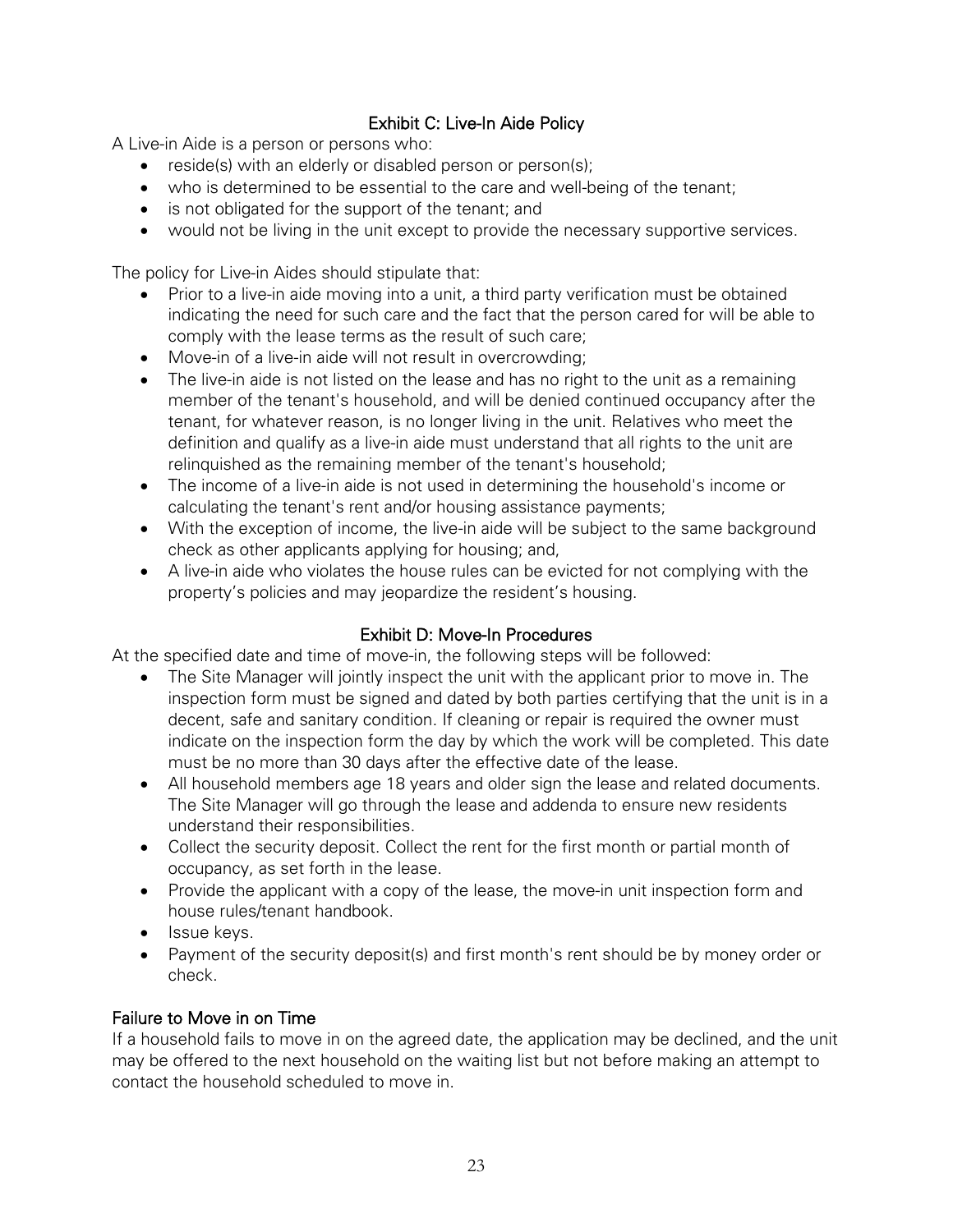### Exhibit E: Violence Against Women Act (VAWA) Policy

The Violence Against Women Act, or VAWA, provides legal protections to victims of domestic violence, dating violence, sexual assault, or stalking. These protections prohibit Aeon Management LLC from denying assistance and from evicting or terminating assistance from individuals and their affiliates if the asserted grounds for such actions are an instance of domestic violence, dating, violence, sexual assault, or stalking. Aeon Management LLC also has an Emergency Transfer Plan in place.

Admission to an apartment home shall not be denied on the basis that the applicant and/or affiliates is or has been a victim of domestic violence, dating violence, sexual assault, or stalking in the event the applicant otherwise qualifies for admission. All applicants and/or affiliates admitted sign form HUD-91067, the VAWA Lease Addendum, which informs residents of their protections under this act. In addition, all applicants and/or affiliates will be provided with the Notification of Occupancy Rights, form HUD-5380 and Certification form HUD-5382 upon acceptance or denial for housing.

If an applicant or resident requests protection provided under VAWA, Aeon Management LLC will provide the applicant or resident/affiliates with the HUD-approved certification form, Form HUD-5382, where the request for protection shall be certified. Aeon Management LLC shall be mindful that the delivery of the certification form to the resident or applicant via mail may place the victim at risk, and therefore will work with the applicant or resident for an acceptable delivery arrangement. In lieu of the certification form or in addition to it, Aeon Management LLC may accept a federal, state, tribal, territorial, or local police record or court record or documentation signed and attested to by a professional (employee, agent, or volunteer of a victim service provider, an attorney, medical personnel, etc.) from which the victim has sought assistance in addressing domestic violence, dating violence, sexual assault, or stalking or the effects of the abuse.

All documents relating to an individual's domestic violence, dating violence, sexual assault or stalking will be retained in a separate, secure location apart from other resident files. In addition, the identity of the victim and all information relating to the incident(s) of domestic violence shall be retained in confidence, except to the extent that the disclosure is:

- 1. Requested or consented to by the individual in writing
- 2. Required for use in an eviction proceeding or termination of assistance OR
- 3. Otherwise required by applicable law. The HUD-approved certification form provides notice to the resident of the confidentiality of the form and the limits thereof.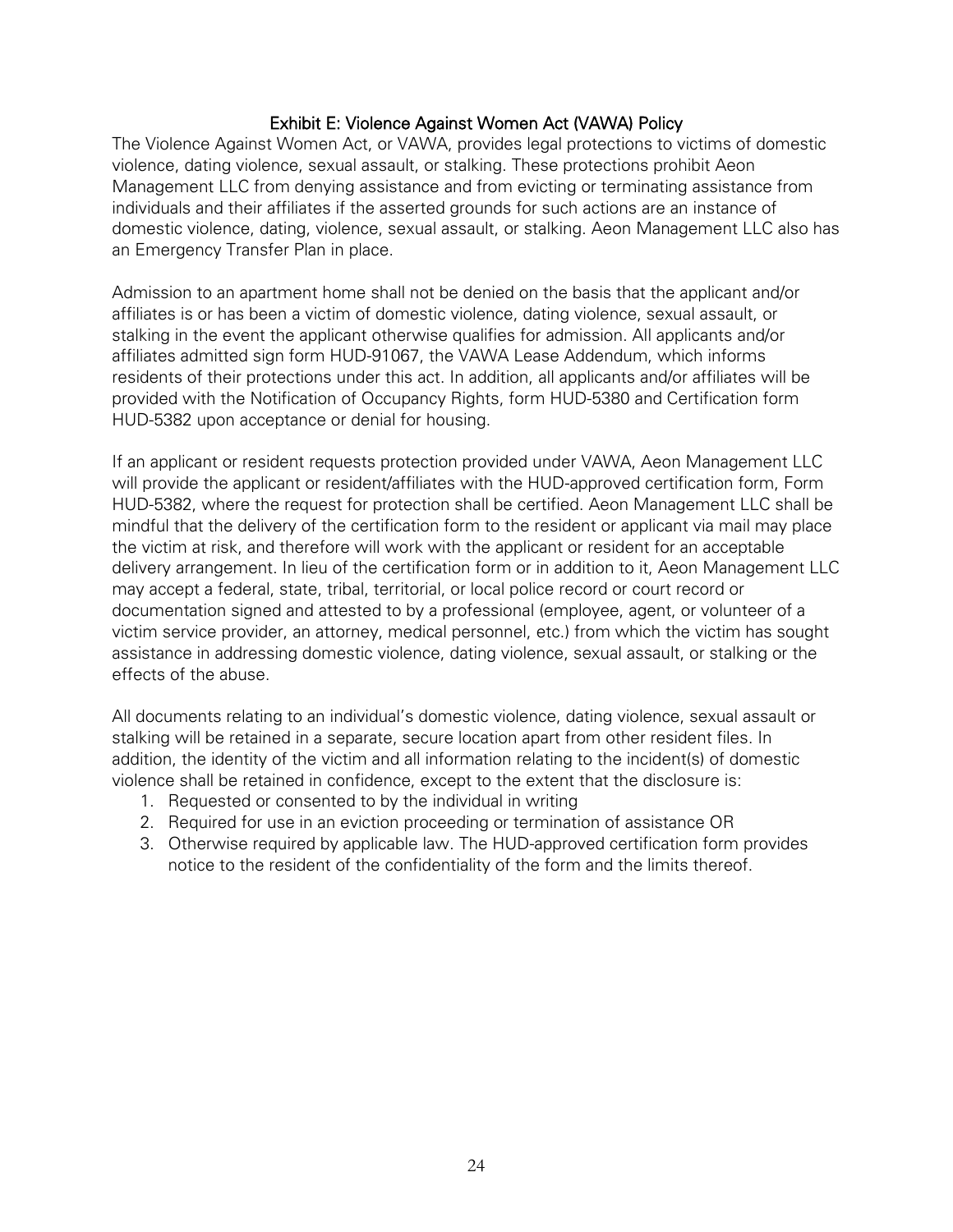# Exhibit F: Annual Recertification, Interim Recertification, Termination of Assistance/Initial Certification Policy

# Annual Recertification Policy

Aeon Management will conduct a recertification of family income and composition annually. All family members must supply the information requested by management, owner, and HUD. Tenants must sign the required consent forms and Aeon Management will obtain third party verification of the required documentation, including annual income, the value of assets, authorized deductions from annual income and other factors that affect the determination of adjusted income. Aeon Management will then calculate the rent and assistance payments based upon the information gathered. Failure, by the resident, to comply with the recertification process may result in eviction for noncompliance with the lease requirement to recertify annually.

# Interim Recertification Policy

To ensure that assisted families pay rents based on their ability to pay, applicants must understand and agree to HUD's requirement that they are required to supply interim information to site management staff when the following occurs between annually scheduled recertifications:

- 1. A family member moves in/out of the unit; or
- 2. An adult member of the family who was reported as unemployed on the most recent certification obtains employment; or
- 3. The family's income cumulatively increases by \$200 or more per month; or
- 4. Change in student status.

A household is responsible for notifying Aeon Management within 14 days of any of the above listed changes except for adding a family member (except in the case of natural causes). In the event a household wishes to add a family member, the new family member must apply and be subject to a background check and other screening requirements listed above.

If a household fails to report a change that results in an increase in the total tenant portion of rent within 14 days of the effective date of the change, the household waives its right to a 30-day notice of a rent increase. Similarly, if a household fails to report a change which results in a decrease in the total tenant portion of rent within 14 days, the interim change will not reflect a retroactive decrease in rent and will instead be effective the first of the month following the date the change was reported.

# Termination of Assistance/Initial Certification Policy

If it is determined at recertification that the tenant's income has increased where they are able to pay the full contract rent, the assistance will be terminated. The tenant may remain in the unit and pay the contract rent. If the tenant later becomes eligible for assistance, they can request to be placed at the top of the waiting list for the property in which they live. If the tenant movesout of the property, they will be removed from the waiting list.

When assistance is terminated for a tenant that is over income, assistance will be offered to the next applicant on the waiting list.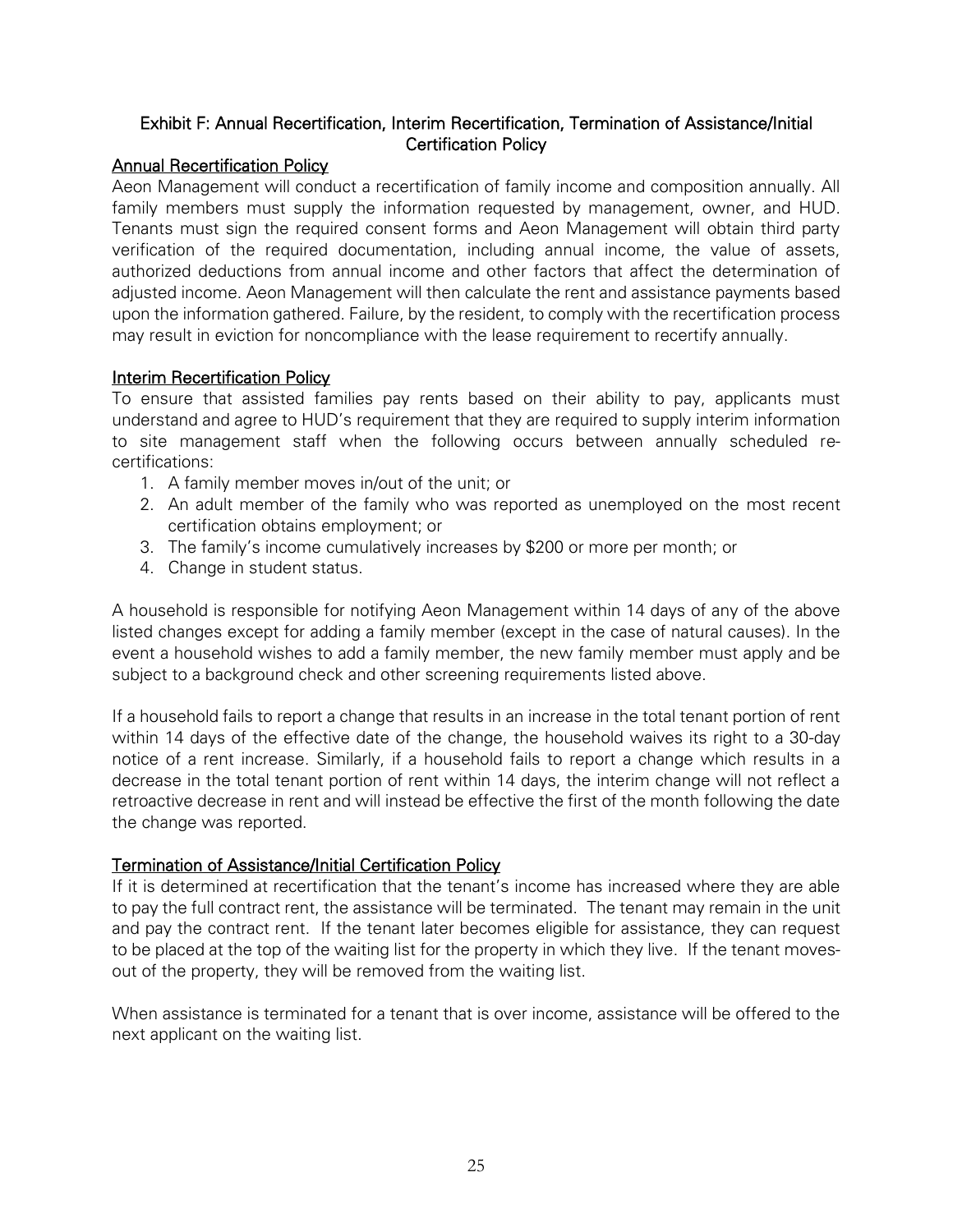# Exhibit G: Definitions

DISABILITY: For the purposes of eligibility for the Section 811 program, a disability is defined as listed below. Note that a person whose sole impairment is a diagnosis of HIV positive, alcoholism, or drug addiction will not meet the definition of disability that is required to be eligible for the Section 811 program.

- A physical, mental, or emotional impairment which
	- o is expected to be of long-continued and indefinite duration,
	- o substantially impedes a person's ability to live independently, and
	- $\circ$  is of such a nature that such ability could be improved by more suitable housing conditions.
- This includes, but is not limited to:
	- o Developmental Disability: Defined as a severe, chronic disability of an individual that:
		- is attributable to a mental or physical impairment or combination of mental and physical impairments
		- is manifested before the individual attains age 22
		- **E** is likely to continue indefinitely
		- results in substantial functional limitations in 3 or more of the following areas of major life activity (self care, receptive and expressive language, learning, mobility, self-direction, capacity for independent living, economic self-sufficiency)
		- **•** reflects the individual's need for a combination and sequence of special, interdisciplinary, or generic services, individualized supports, or other forms of assistance that are of lifelong or extended duration and are individually planned and coordinated.
	- o Chronic Mental Illness: Defined as a severe and persistent mental or emotional impairment that seriously limits his or her ability to live independently, and which impairment could be improved by more suitable housing conditions.

EXTREMELY LOW INCOME: (ELI) limit is defined as the higher of either the poverty guidelines provided by the Department of Health and Human Services or 30 percent of the area median income adjusted for the applicable family size.

HOMELESSNESS: Lacking a fixed, adequate night time residence. This includes 'doubled up' or 'couch hopping'; emergency shelters; living outside or another place not meant for human habitation, transitional housing for homeless, or a hotel/motel.

LONG-TERM HOMELESSNESS: A household who has been homeless for one continuous year or more, or have had four or more episodes of homelessness in the last three years.

COMMUNITY BASED, LONG –TERM SERVICES FUNDED THROUGH MEDICAID or STATE FUNDED SOURCES: Medicaid Home and Community Based Services, Adult Mental Health Services, Moving Home Minnesota demonstration and Minnesota's Long-term Homeless Supportive Services (as described below).

- Medicaid Home and Community Based Services
	- o 1915(c) waivers: Minnesota currently administers four waivers for persons with disabilities [Developmental Disabilities ("DD"), Brain Injury ("BI"), Community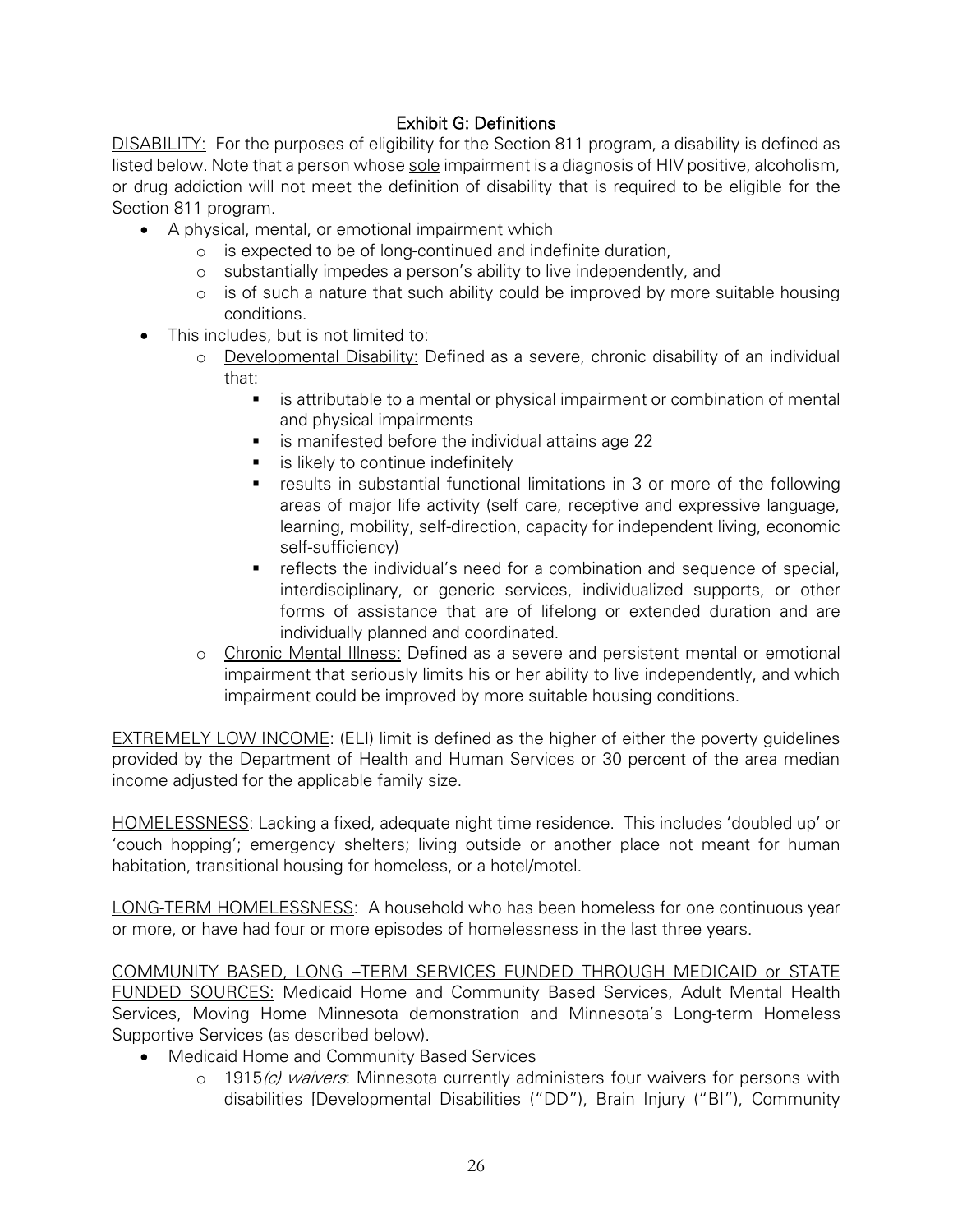Alternatives for Disabled Individuals ("CADI"), Community Alternative Care ("CAC")]. These waiver programs are provided for Minnesotans with disabilities or chronic illnesses that need certain levels of care and are designed as alternatives to placing Medicaid-eligible persons in hospitals, nursing facilities or Intermediate Care Facilities for Persons with Developmental Disabilities ("ICFs/DD"). Specific services that may be provided include 24-hour emergency assistance, adult companion services, adult day care, assisted living, behavioral programming, caregiver living expenses, caregiver training and education, case management, case management aide, chore services, consumer directed community supports, consumer training and education, crisis respite, day training and habilitation, environmental accessibility adaptations, extended home care services, family training and counseling, foster care, home delivered meals, home health aide, homemaker services, housing access coordination, independent living skills, personal care assistant, pre-vocational services, residential care services, respite services, skilled nurse, specialized supplies and equipment, structured day program, supported employment services, transitional services, and transportation.

- Medicaid State Plan Services: The Minnesota Medicaid Program benefit set includes medically necessary services, including home care services, which include home health aide, personal care assistant, private duty nursing, or skilled nursing visits
- Adult Mental Health Services
	- o Adult Rehabilitative Mental Health Services: ARMHS are rehabilitative and enable the recipient to develop and enhance psychiatric stability, social competencies, personal and emotional adjustment, and independent living and community skills. These services instruct, assist, and support the recipient in areas such as: interpersonal communication skills, community resource utilization and integration skills, crisis assistance, relapse prevention skills, health care directives, budgeting and shopping skills, healthy lifestyle skills and practices, cooking and nutrition skills, transportation skills, medication education and monitoring, mental illness symptom management skills, household management skills, employment-related skills, and transition to community living services.
	- o Assertive Community Treatment: ACT is an intensive, non-residential rehabilitative mental health service that is an identified evidence-based practice. ACT services are provided by multidisciplinary staff using a total team approach, and directed to adults with a serious mental illness who require intensive services. Services include case management, initial and ongoing assessments; psychiatric services; employment and housing assistance; family support and education; substance abuse services; and other services and supports critical to an individual's ability to live successfully in the community.
	- o Adult Mental Health Targeted Case Management: TCM services help adults with serious and persistent mental illness gain access to needed medical, social, educational, vocational, and other necessary services as they relate to the recipient's mental health needs. Services include developing a functional assessment and individual community support plan, referring and assisting the recipient in obtaining needed mental health and other services, ensuring coordination of services, and monitoring the delivery of services.
- Moving Home Minnesota demonstration services